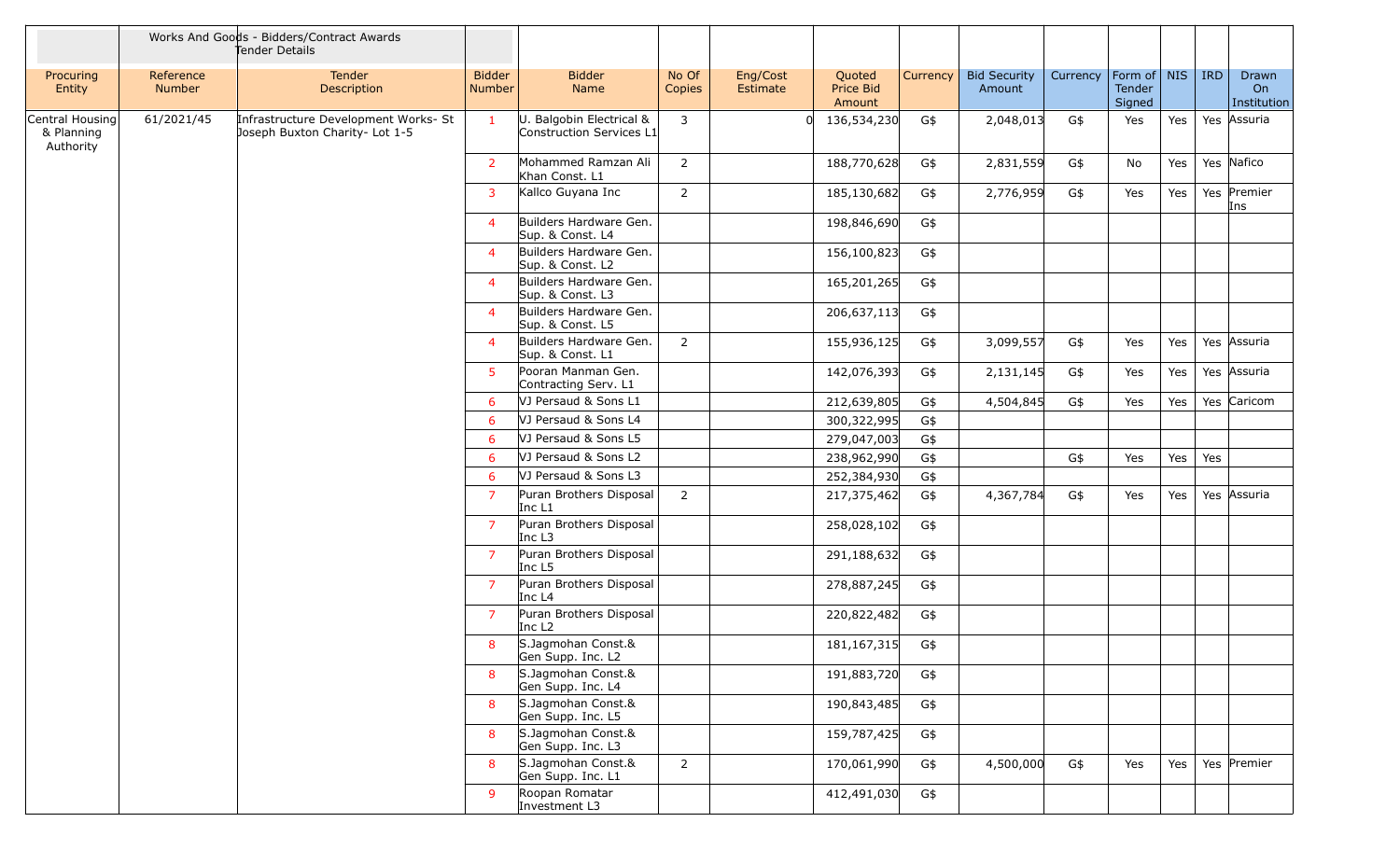|                     |                            | Works And Goods - Bidders/Contract Awards<br>Tender Details |                         |                                                                 |                 |                      |                               |          |                               |          |                                 |     |     |                            |
|---------------------|----------------------------|-------------------------------------------------------------|-------------------------|-----------------------------------------------------------------|-----------------|----------------------|-------------------------------|----------|-------------------------------|----------|---------------------------------|-----|-----|----------------------------|
| Procuring<br>Entity | Reference<br><b>Number</b> | Tender<br>Description                                       | <b>Bidder</b><br>Number | <b>Bidder</b><br>Name                                           | No Of<br>Copies | Eng/Cost<br>Estimate | Quoted<br>Price Bid<br>Amount | Currency | <b>Bid Security</b><br>Amount | Currency | Form of NIS<br>Tender<br>Signed |     | IRD | Drawn<br>On<br>Institution |
|                     | 61/2021/45                 |                                                             | 9                       | Roopan Romatar<br>Investment L5                                 |                 |                      | 384,420,335                   | G\$      |                               |          |                                 |     |     |                            |
|                     |                            |                                                             | 9                       | Roopan Romatar<br>Investment L1                                 | $\overline{2}$  |                      | 341,380,410                   | G\$      | 6,932,097                     | G\$      | Yes                             | Yes |     | Yes Assuria                |
|                     |                            |                                                             | -9                      | Roopan Romatar<br>Investment L2                                 |                 |                      | 409,208,992                   | G\$      |                               |          |                                 |     |     |                            |
|                     |                            |                                                             | -9                      | Roopan Romatar<br>Investment L4                                 |                 |                      | 462,139,807                   | G\$      |                               |          |                                 |     |     |                            |
|                     |                            |                                                             | 10                      | H. Rambali General.<br>Construction L3                          |                 |                      | 354,695,052                   | G\$      |                               |          |                                 |     |     |                            |
|                     |                            |                                                             | 10                      | H. Rambali General.<br>Construction L5                          |                 |                      | 240,898,276                   | G\$      |                               |          |                                 |     |     |                            |
|                     |                            |                                                             | 10                      | H. Rambali General.<br>Construction L4                          |                 |                      | 266,696,608                   | G\$      |                               |          |                                 |     |     |                            |
|                     |                            |                                                             | 10                      | H. Rambali General.<br>Construction L1                          | $\overline{2}$  |                      | 173,475,585                   | G\$      | 5,320,471                     | G\$      | Yes                             | Yes |     | Yes Assuria                |
|                     |                            |                                                             | 10                      | H. Rambali General.<br>Construction L2                          |                 |                      | 178,693,378                   | G\$      |                               |          |                                 |     |     |                            |
|                     |                            |                                                             | 11                      | Satar Mohamed & Son<br>Const.& Hardware Supp.<br>L5.            |                 |                      | 177,490,351                   | G\$      |                               |          |                                 |     |     |                            |
|                     |                            |                                                             | 11                      | Satar Mohamed & Son<br>Const.& Hardware Supp.<br>L4             |                 |                      | 138,677,282                   | G\$      |                               |          |                                 |     |     |                            |
|                     |                            |                                                             | 11                      | Satar Mohamed & Son<br>Const.& Hardware Supp.<br>3              |                 |                      | 145,920,140                   | G\$      |                               |          |                                 |     |     |                            |
|                     |                            |                                                             | 11                      | Satar Mohamed & Son<br>Const.& Hardware Supp.<br>$\overline{2}$ |                 |                      | 140,695,136                   | G\$      |                               |          |                                 |     |     |                            |
|                     |                            |                                                             | 11                      | Satar Mohamed & Son<br>Const.& Hardware Supp.<br>$\mathbf{1}$   | $\overline{2}$  |                      | 138,103,951                   | G\$      | 2,685,000                     | G\$      | Yes                             | Yes |     | Yes Assuria                |
|                     |                            |                                                             | 12                      | United Contracting &<br>Supplies L4                             |                 |                      | 409,274,502                   |          |                               |          |                                 |     |     |                            |
|                     |                            |                                                             | 12                      | United Contracting &<br>Supplies L2                             |                 |                      | 345,474,045                   | G\$      |                               |          |                                 |     |     |                            |
|                     |                            |                                                             | 12                      | United Contracting &<br>Supplies L1                             | $\overline{2}$  |                      | 316,061,340                   | G\$      | 6,221,144                     | G\$      | Yes                             | Yes |     | Yes Caricom                |
|                     |                            |                                                             | 12                      | United Contracting &<br>Supplies L3                             |                 |                      | 342,480,411                   | G\$      |                               |          |                                 |     |     |                            |
|                     |                            |                                                             | 12                      | United Contracting &<br>Supplies L5                             |                 |                      | 414,742,902                   | G\$      |                               |          |                                 |     |     |                            |
|                     |                            |                                                             | 13                      | T. Gaynauth & Son<br>Contracting L1                             |                 |                      | 250,345,725                   | G\$      | 100,000                       | G\$      |                                 |     |     |                            |
|                     |                            |                                                             | 13                      | T. Gaynauth & Son<br>Contracting L1                             | $\mathbf{1}$    |                      | 210,440,895                   | G\$      | 66,000                        | G\$      | Yes                             | Yes |     | Yes Diamond<br>Ins         |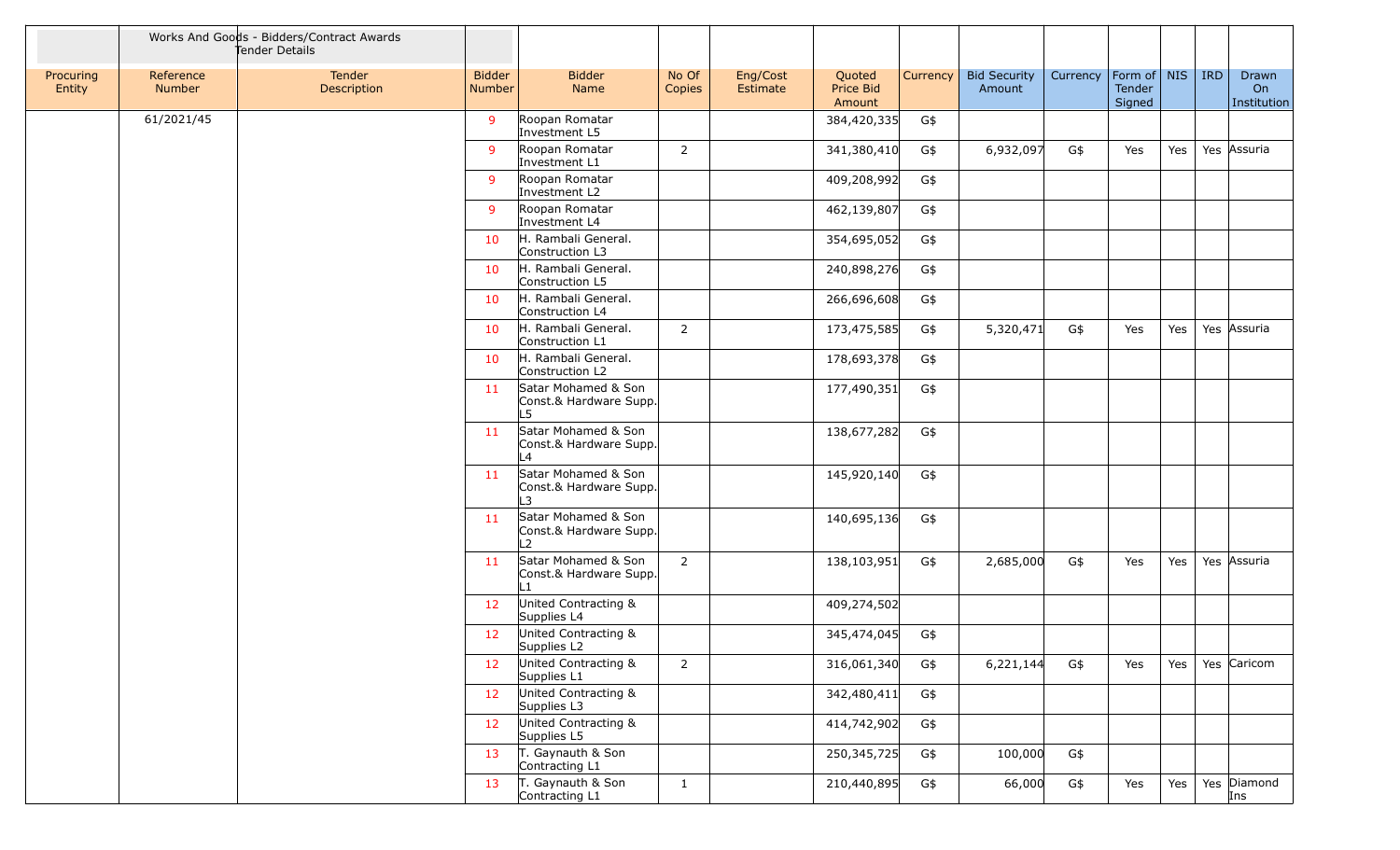|                     |                     | Works And Goods - Bidders/Contract Awards<br>Tender Details           |                                |                                                    |                 |                      |                                |          |                               |          |                                   |     |            |                            |
|---------------------|---------------------|-----------------------------------------------------------------------|--------------------------------|----------------------------------------------------|-----------------|----------------------|--------------------------------|----------|-------------------------------|----------|-----------------------------------|-----|------------|----------------------------|
| Procuring<br>Entity | Reference<br>Number | Tender<br>Description                                                 | <b>Bidder</b><br><b>Number</b> | <b>Bidder</b><br>Name                              | No Of<br>Copies | Eng/Cost<br>Estimate | Quoted<br>Price Bid<br>Amount  | Currency | <b>Bid Security</b><br>Amount | Currency | Form of   NIS<br>Tender<br>Signed |     | <b>IRD</b> | Drawn<br>On<br>Institution |
|                     | 61/2021/45          |                                                                       | -14                            | Bhowan Trucking &<br>Construction L2               |                 |                      | 324,051,483                    | G\$      |                               |          |                                   |     |            |                            |
|                     |                     |                                                                       | 14                             | Bhowan Trucking &<br>Construction L3               |                 |                      | 339,536,524                    | G\$      |                               |          |                                   |     |            |                            |
|                     |                     |                                                                       | 14                             | Bhowan Trucking &<br>Construction L1               | $\overline{2}$  |                      | 311,970,047                    | G\$      | 5,642,847                     | G\$      | Yes                               | Yes |            | Yes Caricom<br>Ins.        |
|                     |                     |                                                                       | 14                             | Bhowan Trucking &<br>Construction L4               |                 |                      | 360,978,219                    | G\$      |                               |          |                                   |     |            |                            |
|                     |                     |                                                                       | 14                             | Bhowan Trucking &<br>Construction L5               |                 |                      | 376,189,800                    | G\$      |                               |          |                                   |     |            |                            |
|                     |                     |                                                                       | 15                             | B.S Narine & Sons<br>Investment L2                 |                 |                      | 310,529,415                    | G\$      |                               |          |                                   |     |            |                            |
|                     |                     |                                                                       | 15                             | <b>B.S Narine &amp; Sons</b><br>Investment L1      | 2               |                      | 299,539,170                    | G\$      | 5,629,309                     | G\$      | Yes                               | Yes |            | Yes Caricom<br>Ins.        |
|                     |                     |                                                                       | 15                             | <b>B.S Narine &amp; Sons</b><br>Investment L4      |                 |                      | 390,600,825                    | G\$      |                               |          |                                   |     |            |                            |
|                     |                     |                                                                       | 15                             | B.S Narine & Sons<br>Investment L3                 |                 |                      | 327,582,780                    | G\$      |                               |          |                                   |     |            |                            |
|                     |                     |                                                                       | 15                             | <b>B.S Narine &amp; Sons</b><br>Investment L5      |                 |                      | 375,287,283                    | G\$      |                               |          |                                   |     |            |                            |
|                     |                     |                                                                       | 16                             | K&J Persaud Contracting<br>Services L2             |                 | 179,648,417          | 324,742,131                    | G\$      |                               |          |                                   |     |            |                            |
|                     |                     |                                                                       | 16                             | K&J Persaud Contracting<br>Services L5             |                 |                      | 186,215,022 375,953,865        | G\$      |                               |          |                                   |     |            |                            |
|                     |                     |                                                                       | 16                             | K&J Persaud Contracting<br>Services L1             | 2               |                      | 163,154,240 302,294,601        | G\$      | 7,989,018                     | G\$      | Yes                               | Yes |            | Yes Diamond<br>Ins.        |
|                     |                     |                                                                       | 16                             | K&J Persaud Contracting<br>Services L3             |                 | 177,591,225          | 335,887,900                    | G\$      |                               |          |                                   |     |            |                            |
|                     |                     |                                                                       | 16                             | K&J Persaud Contracting<br>Services L4             |                 |                      | 221,090,142 399,405,912        | G\$      |                               |          |                                   |     |            |                            |
|                     |                     |                                                                       |                                | 61                                                 |                 |                      | 136,534,230                    |          |                               |          |                                   |     |            |                            |
|                     | 62/2021/45          | Infrastructure Development Works-<br>Onderneeming, Essequibo- Lot 1-4 | -1                             | M.Sukhai Contracting<br>Services L3                |                 |                      | 94,275,921 121,533,300         | G\$      |                               |          |                                   |     |            |                            |
|                     |                     |                                                                       | -1                             | M.Sukhai Contracting<br>Services L2                |                 |                      | 121, 171, 393 1, 438, 494, 122 | G\$      |                               |          |                                   |     |            |                            |
|                     |                     |                                                                       | $\mathbf{1}$                   | M.Sukhai Contracting<br>Services L4                |                 |                      | 238,629,195 113,433,999        | G\$      |                               |          |                                   |     |            |                            |
|                     |                     |                                                                       | $\mathbf{1}$                   | M.Sukhai Contracting<br>Services L1                | $2^{\circ}$     |                      | 129,416,856 157,080,630        | G\$      | 2,400,000                     | G\$      | Yes                               | Yes |            | Yes Assuria                |
|                     |                     |                                                                       | $\overline{2}$                 | Builders Hardware<br>General Supp. & Const.<br>L4  |                 |                      | 113,433,999                    | G\$      |                               |          |                                   |     |            |                            |
|                     |                     |                                                                       | $\overline{2}$                 | Builders Hardware<br>General Supp. & Const.<br>L1. | $2^{\circ}$     |                      | 134,451,713                    | G\$      | 2,016,776                     | G\$      | Yes                               | Yes |            | Yes Assuria                |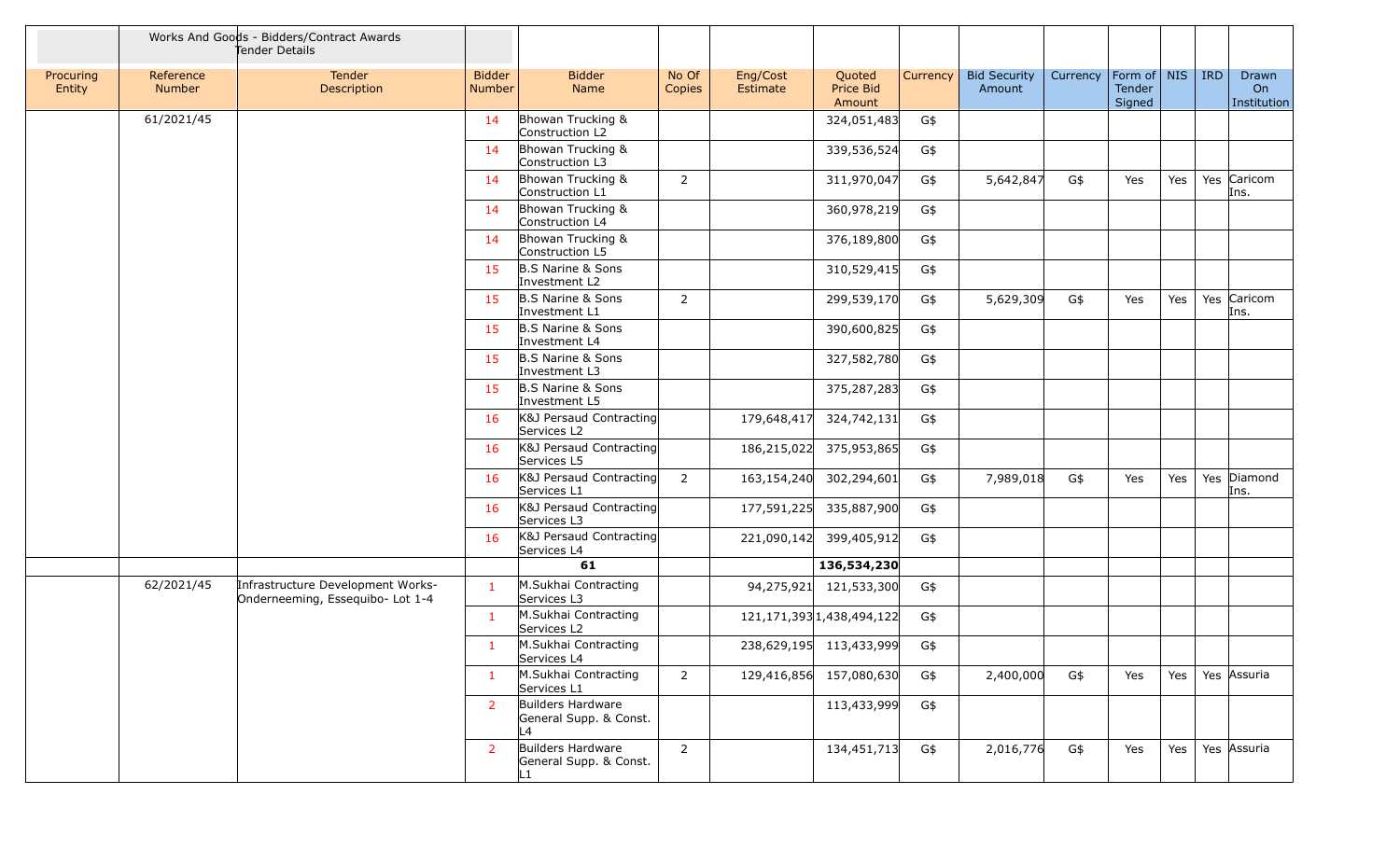|                     |                     | Works And Goods - Bidders/Contract Awards<br>Tender Details |                                |                                                              |                 |                      |                               |          |                               |          |                                         |     |            |                            |
|---------------------|---------------------|-------------------------------------------------------------|--------------------------------|--------------------------------------------------------------|-----------------|----------------------|-------------------------------|----------|-------------------------------|----------|-----------------------------------------|-----|------------|----------------------------|
| Procuring<br>Entity | Reference<br>Number | Tender<br>Description                                       | <b>Bidder</b><br><b>Number</b> | <b>Bidder</b><br>Name                                        | No Of<br>Copies | Eng/Cost<br>Estimate | Quoted<br>Price Bid<br>Amount | Currency | <b>Bid Security</b><br>Amount | Currency | Form of $\vert$ NIS<br>Tender<br>Signed |     | <b>IRD</b> | Drawn<br>On<br>Institution |
|                     | 62/2021/45          |                                                             | $\overline{2}$                 | Builders Hardware<br>General Supp. & Const.<br>$\mathcal{L}$ |                 |                      | 117,123,489                   | G\$      |                               |          |                                         |     |            |                            |
|                     |                     |                                                             | $\overline{2}$                 | Builders Hardware<br>General Supp. & Const.<br>-3            |                 |                      | 95,626,219                    | G\$      |                               |          |                                         |     |            |                            |
|                     |                     |                                                             | 3                              | Pooran Manman General<br>Contracting services L1             | $\overline{2}$  |                      | 134,451,713                   | G\$      | 2,282,660                     | G\$      | Yes                                     | Yes |            | Yes Assuria                |
|                     |                     |                                                             | $\overline{4}$                 | Bhowan Trucking &<br>Construction Services L1                | 2               |                      | 276,024,567                   | G\$      | 4,140,369                     | G\$      | Yes                                     | Yes |            | Yes Caricom                |
|                     |                     |                                                             | $\overline{a}$                 | Bhowan Trucking &<br>Construction Services L3                |                 |                      | 217, 171, 348                 | G\$      |                               |          |                                         |     |            |                            |
|                     |                     |                                                             | $\overline{4}$                 | Bhowan Trucking &<br>Construction Services L2                |                 |                      | 190,395,429                   | G\$      |                               |          |                                         |     |            |                            |
|                     |                     |                                                             | $\overline{4}$                 | Bhowan Trucking &<br>Construction Services L4                |                 |                      | 242,122,860                   | G\$      |                               |          |                                         |     |            |                            |
|                     |                     |                                                             | -5                             | <b>J&amp;R</b> General<br>Construction Services L1           | $\overline{2}$  |                      | 168,884,105                   | G\$      | 2,533,262                     | G\$      | Yes                                     | Yes |            | Yes Premier<br>Ins.        |
|                     |                     |                                                             | 5                              | <b>J&amp;R</b> General<br>Construction Services L2           |                 |                      | 151,307,940                   | G\$      |                               |          |                                         |     |            |                            |
|                     |                     |                                                             | 5                              | <b>J&amp;R</b> General<br>Construction Services L3           |                 |                      | 111,550,425                   | G\$      |                               |          |                                         |     |            |                            |
|                     |                     |                                                             | 5                              | <b>J&amp;R</b> General<br>Construction Services L4           |                 |                      | 147,955,290                   | G\$      |                               |          |                                         |     |            |                            |
|                     |                     |                                                             | 6                              | Mohammed Fawaz<br>Bacchus Const.&Transp.<br>Serv. L4         |                 |                      | 114,961,211                   | G\$      |                               |          |                                         |     |            |                            |
|                     |                     |                                                             | 6                              | Mohammed Fawaz<br>Bacchus Const.&Transp.<br>Serv. L3         | 2               |                      | 93,889,954                    | G\$      | 2,250,000                     | G\$      | Yes                                     | Yes |            | Yes Nafico                 |
|                     |                     |                                                             | $\overline{7}$                 | H. Rambali General<br>Construction L1                        | $\overline{2}$  |                      | 241,811,340                   | G\$      | 3,627,170                     | G\$      | Yes                                     | Yes |            | Yes Assuria                |
|                     |                     |                                                             | $\overline{7}$                 | H. Rambali General<br>Construction L4                        |                 |                      | 169,445,566                   | G\$      |                               |          |                                         |     |            |                            |
|                     |                     |                                                             | $\overline{7}$                 | H. Rambali General<br>Construction L2                        |                 |                      | 178,222,126                   | G\$      |                               |          |                                         |     |            |                            |
|                     |                     |                                                             |                                | H. Rambali General<br>Construction L3                        |                 |                      | 186,820,188                   | G\$      |                               |          |                                         |     |            |                            |
|                     |                     |                                                             | 8                              | Samaroo Investments                                          | 2               |                      | 256,256,301                   | G\$      | 3,855,000                     | G\$      | Yes                                     | Yes |            | Yes Assuria                |
|                     |                     |                                                             | 8                              | Samaroo Investments<br>L4                                    |                 |                      | 215,134,920                   | G\$      |                               |          |                                         |     |            |                            |
|                     |                     |                                                             | 8                              | Samaroo Investments<br>L3                                    | $\mathbf 0$     |                      | 178,387,398                   | G\$      |                               |          |                                         |     |            |                            |
|                     |                     |                                                             | 8                              | Samaroo Investments<br>L2                                    |                 |                      | 210,248,472                   | G\$      |                               |          |                                         |     |            |                            |
|                     |                     |                                                             | -9                             | K&J Persaud Contracting<br>Service L3                        |                 |                      | 222,361,440                   | G\$      |                               |          |                                         |     |            |                            |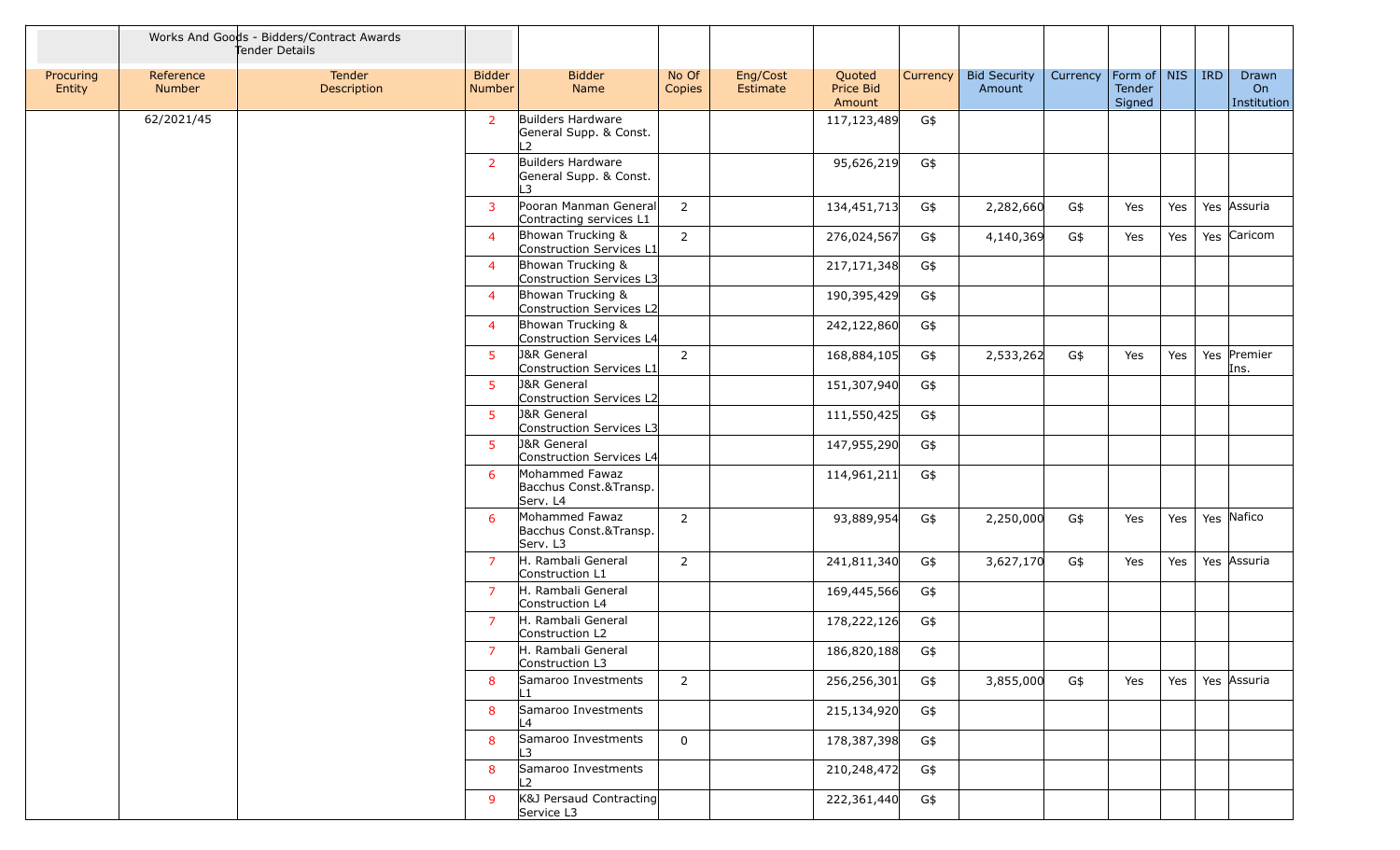|                     |                     | Works And Goods - Bidders/Contract Awards<br>Tender Details |                                |                                               |                 |                      |                               |          |                               |          |                                   |     |            |                            |
|---------------------|---------------------|-------------------------------------------------------------|--------------------------------|-----------------------------------------------|-----------------|----------------------|-------------------------------|----------|-------------------------------|----------|-----------------------------------|-----|------------|----------------------------|
| Procuring<br>Entity | Reference<br>Number | Tender<br>Description                                       | <b>Bidder</b><br><b>Number</b> | <b>Bidder</b><br>Name                         | No Of<br>Copies | Eng/Cost<br>Estimate | Quoted<br>Price Bid<br>Amount | Currency | <b>Bid Security</b><br>Amount | Currency | Form of   NIS<br>Tender<br>Signed |     | <b>IRD</b> | Drawn<br>On<br>Institution |
|                     | 62/2021/45          |                                                             | 9                              | K&J Persaud Contracting<br>Service L2         |                 |                      | 247,708,902                   | G\$      |                               |          |                                   |     |            |                            |
|                     |                     |                                                             | -9                             | K&J Persaud Contracting<br>Service L1         | $\overline{2}$  |                      | 282,094,974                   | G\$      | 5,641,899                     | G\$      | Yes                               | Yes |            | Yes Diamond<br>Ins         |
|                     |                     |                                                             | 9                              | K&J Persaud Contracting<br>Service L4         |                 |                      | 243,408,480                   | G\$      |                               |          |                                   |     |            |                            |
|                     |                     |                                                             | 10                             | S. Jagmohan Const. &<br>Gen. Supp. Inc L4     |                 |                      | 159,398,925                   | G\$      |                               |          |                                   |     |            |                            |
|                     |                     |                                                             | 10                             | S. Jagmohan Const. &<br>Gen. Supp. Inc L3     |                 |                      | 148,112,265                   | G\$      |                               |          |                                   |     |            |                            |
|                     |                     |                                                             | 10                             | S. Jagmohan Const. &<br>Gen. Supp. Inc L1     | 2               |                      | 183,558,375                   | G\$      | 4,500,000                     | G\$      | Yes                               | Yes |            | Yes Premier<br>Ins.        |
|                     |                     |                                                             | 10                             | S. Jagmohan Const. &<br>Gen. Supp. Inc L2     |                 |                      | 164,207,715                   | G\$      |                               |          |                                   |     |            |                            |
|                     |                     |                                                             | 11                             | Roopan Ramotar<br>Investment L4               |                 |                      | 170,083,620                   | G\$      |                               |          |                                   |     |            |                            |
|                     |                     |                                                             | 11                             | Roopan Ramotar<br>Investment L2               |                 |                      | 173,982,533                   | G\$      |                               |          |                                   |     |            |                            |
|                     |                     |                                                             | 11                             | Roopan Ramotar<br>Investment L1               | 2               |                      | 136,333,050                   | G\$      | 2,609,738                     | G\$      | Yes                               | Yes |            | Yes Assuria                |
|                     |                     |                                                             | 11                             | Roopan Ramotar<br>Investment L3               |                 |                      | 162,107,033                   | G\$      |                               |          |                                   |     |            |                            |
|                     |                     |                                                             | 12                             | VJ Persaud & Sons<br>Contracting Services L3  |                 |                      | 86,743,314                    | G\$      |                               |          |                                   |     |            |                            |
|                     |                     |                                                             | 12                             | VJ Persaud & Sons<br>Contracting Services L2  |                 |                      | 108,415,566                   | G\$      |                               |          |                                   |     |            |                            |
|                     |                     |                                                             | 12                             | VJ Persaud & Sons<br>Contracting Services L4  |                 |                      | 107,578,879                   | G\$      |                               |          |                                   |     |            |                            |
|                     |                     |                                                             | 12                             | VJ Persaud & Sons<br>Contracting Services L1  | $\overline{2}$  |                      | 126,469,098                   | G\$      | 1,897,036                     | G\$      | Yes                               | Yes |            | Yes Caricom                |
|                     |                     |                                                             | 13                             | United Contrcating &<br>Supplies L4           |                 |                      | 232,955,730                   | G\$      |                               |          |                                   |     |            |                            |
|                     |                     |                                                             | 13                             | United Contrcating &<br>Supplies L1           | $\overline{2}$  |                      | 292,060,860                   | G\$      | 3,757,496                     | G\$      | Yes                               | Yes |            | Yes Caricom                |
|                     |                     |                                                             | 13                             | United Contrcating &<br>Supplies L3           |                 |                      | 199,277,799                   | G\$      |                               |          |                                   |     |            |                            |
|                     |                     |                                                             | 13                             | United Contrcating &<br>Supplies L2           |                 |                      | 250,233,080                   | G\$      |                               |          |                                   |     |            |                            |
|                     |                     |                                                             | 14                             | Puran Brothers Disposal<br>Inc L <sub>2</sub> |                 |                      | 158,307,188                   | G\$      |                               |          |                                   |     |            |                            |
|                     |                     |                                                             | 14                             | Puran Brothers Disposal<br>Inc L1             | $\overline{2}$  |                      | 216,255,952                   | G\$      | 3,243,839                     | G\$      | Yes                               | Yes |            | Yes Assuria                |
|                     |                     |                                                             | 14                             | Puran Brothers Disposal<br>Inc L3             |                 |                      | 135,575,002                   | G\$      |                               |          |                                   |     |            |                            |
|                     |                     |                                                             | 14                             | Puran Brothers Disposal<br>Inc $L4$           |                 |                      | 152,795,580                   | G\$      |                               |          |                                   |     |            |                            |
|                     |                     |                                                             | 15                             | Kallico Guyana Inc L3                         |                 |                      | 116,009,691                   | G\$      |                               |          |                                   |     |            |                            |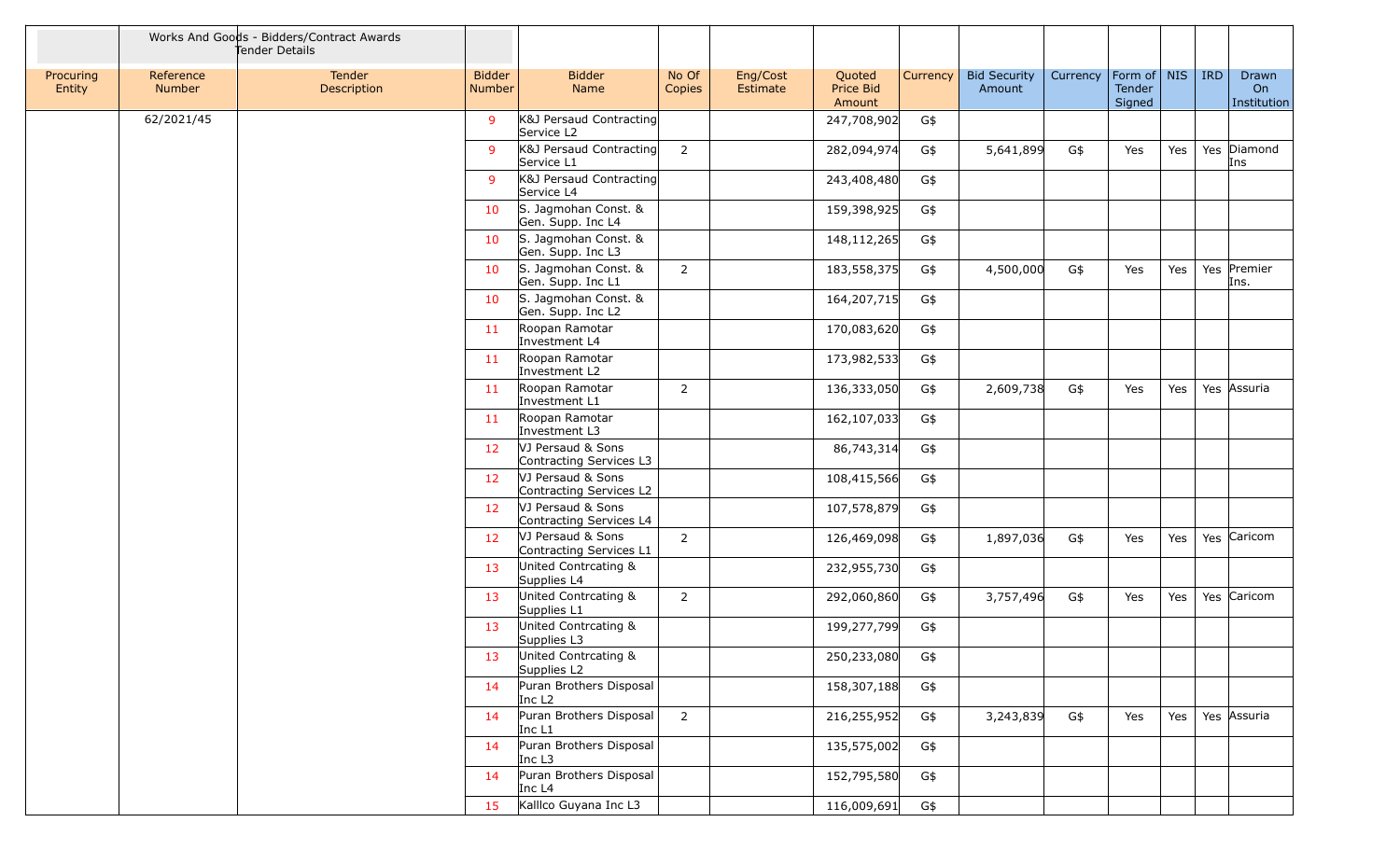|                     |                            | Works And Goods - Bidders/Contract Awards<br>Tender Details |                                |                                                     |                 |                      |                               |          |                               |          |                                 |     |         |                            |
|---------------------|----------------------------|-------------------------------------------------------------|--------------------------------|-----------------------------------------------------|-----------------|----------------------|-------------------------------|----------|-------------------------------|----------|---------------------------------|-----|---------|----------------------------|
| Procuring<br>Entity | Reference<br><b>Number</b> | Tender<br>Description                                       | <b>Bidder</b><br><b>Number</b> | <b>Bidder</b><br>Name                               | No Of<br>Copies | Eng/Cost<br>Estimate | Quoted<br>Price Bid<br>Amount | Currency | <b>Bid Security</b><br>Amount | Currency | Form of NIS<br>Tender<br>Signed |     | $ $ IRD | Drawn<br>On<br>Institution |
|                     | 62/2021/45                 |                                                             | 15                             | Kallico Guyana Inc L1                               | 2               |                      | 179,227,116                   | G\$      | 2,688,407                     | G\$      | Yes                             | Yes | Yes     | Premier                    |
|                     |                            |                                                             | 15                             | Kallico Guyana Inc L2                               |                 |                      | 160,557,714                   | G\$      |                               |          |                                 |     |         |                            |
|                     |                            |                                                             | 15                             | Kallico Guyana Inc L4                               |                 |                      | 157,039,885                   | G\$      |                               |          |                                 |     |         |                            |
|                     |                            |                                                             | 16                             | Satar Mohamed & Son<br>Const.& Hardware Supp.       | $\overline{2}$  |                      | 132,759,169                   | G\$      | 2,025,000                     | G\$      | Yes                             | Yes |         | Yes Assuria                |
|                     |                            |                                                             | 16                             | Satar Mohamed & Son<br>Const.& Hardware Supp.<br>12 |                 |                      | 112,847,912                   | G\$      |                               |          |                                 |     |         |                            |
|                     |                            |                                                             | 16                             | Satar Mohamed & Son<br>Const.& Hardware Supp.<br>L4 |                 |                      | 127,999,697                   | G\$      |                               |          |                                 |     |         |                            |
|                     |                            |                                                             | 16                             | Satar Mohamed & Son<br>Const.& Hardware Supp.<br>L3 |                 |                      | 85,513,224                    | G\$      |                               |          |                                 |     |         |                            |
|                     |                            |                                                             | 17                             | Mohammed Ramzan Ali<br>Khah L4                      |                 |                      | 102,126,833                   | G\$      |                               |          |                                 |     |         |                            |
|                     |                            |                                                             | 17                             | Mohammed Ramzan Ali<br>Khan Construction L1         | $\overline{2}$  |                      | 120,664,583                   | G\$      | 1,809,969                     | G\$      | Yes                             | Yes |         | Yes Nafico                 |
|                     |                            |                                                             | 17                             | Mohammed Ramzan Ali<br>Khan L <sub>2</sub>          |                 |                      | 105,474,193                   | G\$      |                               |          |                                 |     |         |                            |
|                     |                            |                                                             | 17                             | Mohammed Ramzan Ali<br>Khah L3                      |                 |                      | 85,690,292                    | G\$      |                               |          |                                 |     |         |                            |
|                     |                            |                                                             | 18                             | <b>BS Narine &amp; Sons</b><br>Investment L1        | 2               |                      | 275,254,665                   | G\$      | 4,128,820                     | G\$      | Yes                             | Yes |         | Yes Caricom                |
|                     |                            |                                                             | 18                             | BS Narine & Sons<br>Investment L3                   |                 |                      | 216,876,870                   | G\$      |                               |          |                                 |     |         |                            |
|                     |                            |                                                             | 18                             | BS Narine & Sons<br>Investment L2                   |                 |                      | 242,466,483                   | G\$      |                               |          |                                 |     |         |                            |
|                     |                            |                                                             | 18                             | <b>BS Narine &amp; Sons</b><br>Investment L4        |                 |                      | 238,629,195                   | G\$      |                               |          |                                 |     |         |                            |
|                     |                            |                                                             |                                | 67                                                  |                 |                      | 85,513,224                    |          |                               |          |                                 |     |         |                            |
|                     | 63/2021/45                 | Infrastructure Development Works-<br>Meten Meet Zorg        | $\mathbf{1}$                   | Eagle Transportation &<br>Gen. Const. Inc L1        | $\overline{2}$  | 311,533,475          | 397,377,607                   | G\$      | 5,960,664                     | G\$      | Yes                             | Yes |         | Yes Premier                |
|                     |                            |                                                             | $\overline{2}$                 | Y. Bhola Constrction<br>Services                    | $\overline{2}$  |                      | 678,688,120                   | G\$      | 6,786,881                     | G\$      | Yes                             | Yes |         | Yes Assuria                |
|                     |                            |                                                             | 3                              | <b>A&amp;N Enterprise</b>                           | $\overline{2}$  |                      | 590,577,812                   | G\$      | 5,905,778                     | G\$      | Yes                             | Yes |         | Yes Assuria                |
|                     |                            |                                                             | $\overline{4}$                 | AJM Enterprise                                      | $\overline{2}$  |                      | 466,614,940                   | G\$      | 6,999,224                     | G\$      | Yes                             | Yes |         | Yes Nafico                 |
|                     |                            |                                                             | -5                             | H. Nauth & Sons                                     | $\overline{2}$  |                      | 525,234,875                   | G\$      | 7,500,000                     | G\$      | Yes                             | Yes |         | Yes Nafico                 |
|                     |                            |                                                             | 6                              | Puran Brothers Disposal<br>Inc                      | $\overline{2}$  |                      | 472,776,412                   | G\$      | 7,091,646                     | G\$      | Yes                             | Yes |         | Yes Assuria                |
|                     |                            |                                                             | $\overline{7}$                 | Platinum Investments<br>Inc                         | $\overline{2}$  |                      | 500,827,470                   | G\$      | 7,504,240                     | G\$      | Yes                             | Yes |         | Yes Premier<br>Ins.        |
|                     |                            |                                                             | 8                              | VS Engineering &<br>Investment                      | $\overline{2}$  |                      | 646,401,140                   | G\$      | 6,750,000                     | G\$      | Yes                             | Yes |         | Yes Nafico                 |
|                     |                            |                                                             | 9                              | Ivor Allen                                          | $\overline{2}$  |                      | 473,546,476                   | G\$      | 7,248,730                     | G\$      | Yes                             | Yes |         | Yes Assuria                |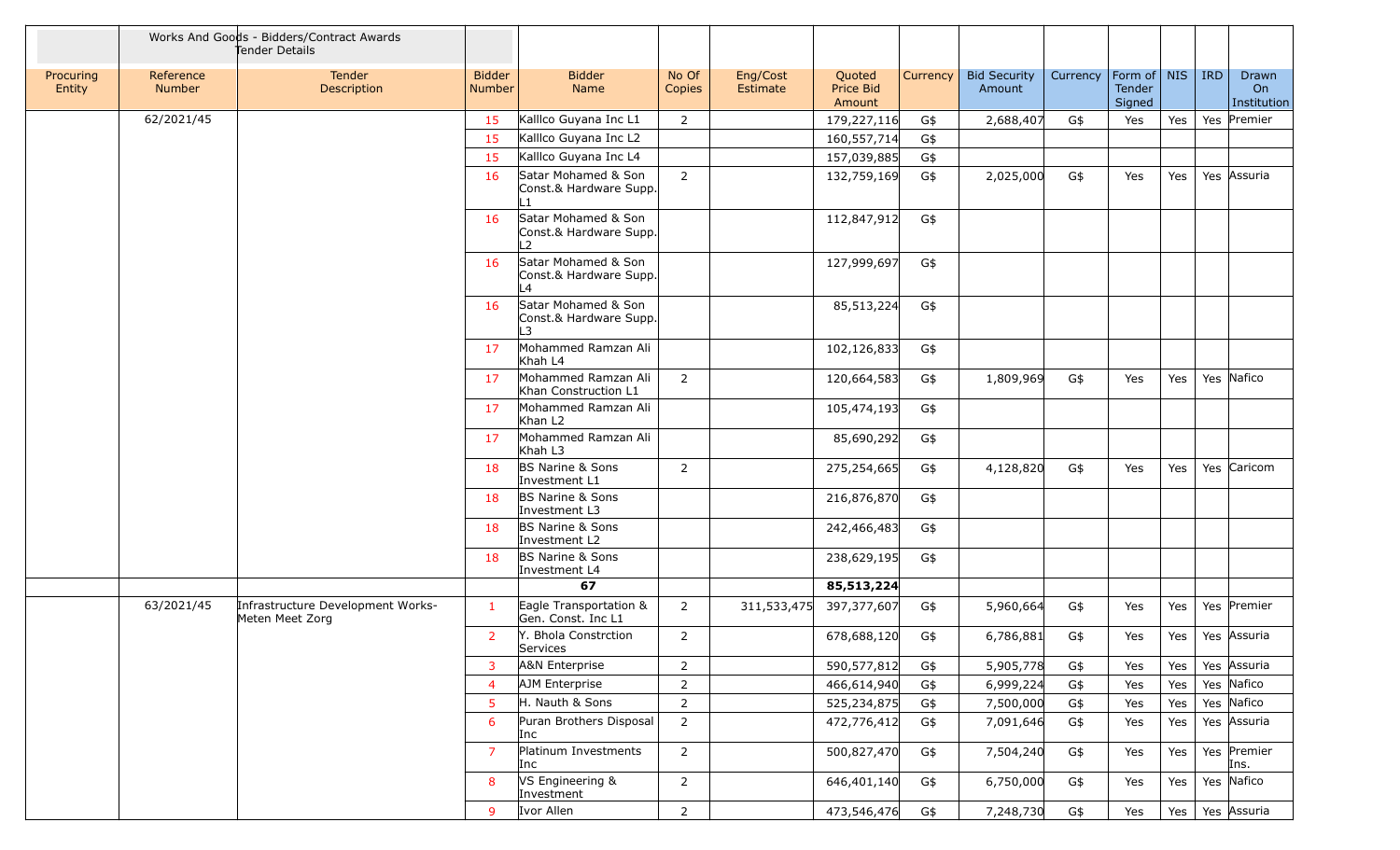|                     |                     | Works And Goods - Bidders/Contract Awards<br>Tender Details       |                                |                                                          |                 |                      |                               |          |                               |          |                                   |     |     |                            |
|---------------------|---------------------|-------------------------------------------------------------------|--------------------------------|----------------------------------------------------------|-----------------|----------------------|-------------------------------|----------|-------------------------------|----------|-----------------------------------|-----|-----|----------------------------|
| Procuring<br>Entity | Reference<br>Number | Tender<br>Description                                             | <b>Bidder</b><br><b>Number</b> | <b>Bidder</b><br>Name                                    | No Of<br>Copies | Eng/Cost<br>Estimate | Quoted<br>Price Bid<br>Amount | Currency | <b>Bid Security</b><br>Amount | Currency | Form of   NIS<br>Tender<br>Signed |     | IRD | Drawn<br>On<br>Institution |
|                     | 63/2021/45          |                                                                   | 10                             | Psyphydave<br>Construction &<br>Engineering              | 2               |                      | 664,414,850                   | G\$      | 6,750,000                     | G\$      | Yes                               | Yes |     | Yes Nafico                 |
|                     |                     |                                                                   | 11                             | Abdul Gaffur Gen.<br>Const.<br>Sawm., sand, lumb, latent | $\overline{2}$  |                      | 340,383,141                   | G\$      | 5,106,000                     | G\$      | Yes                               | Yes |     | Yes Caricom                |
|                     |                     |                                                                   | 12                             | Bardon Const. Serv.                                      | $\overline{2}$  |                      | 798,516,840                   | G\$      | 7,990,000                     | G\$      | Yes                               | Yes |     | Yes Nafico                 |
|                     |                     |                                                                   | 13                             | Khan's Enterprise                                        | $\overline{2}$  |                      | 653,632,210                   | G\$      | 6,750,000                     | G\$      | Yes                               | Yes |     | Yes Assuria                |
|                     |                     |                                                                   | 14                             | <b>S&amp;D Construction</b>                              | $\mathbf 0$     |                      |                               |          | 6,390,007                     | G\$      | No                                | Yes |     | Yes Premier<br>Ins.        |
|                     |                     |                                                                   | 15                             | Kallco Guyana Inc                                        | $\overline{2}$  |                      | 490,793,431                   | G\$      | 7,361,901                     | G\$      | Yes                               | Yes |     | Yes Premier                |
|                     |                     |                                                                   | 16                             | Roopan Ramotar<br>Investment                             | $\overline{2}$  |                      | 402,623,655                   | G\$      | 6,039,355                     | G\$      | Yes                               | Yes |     | Yes Assuria                |
|                     |                     |                                                                   |                                | 16                                                       |                 |                      | O                             |          |                               |          |                                   |     |     |                            |
|                     | 64/2021/45          | Infrastructure Development<br>Works-Leonora/ Groenveldt- Lots 1-6 | -1                             | Mohammed Fawaz<br>Bacchus Const. &<br>Transp. L3         |                 |                      | 460,221,979                   | G\$      |                               |          |                                   |     |     |                            |
|                     |                     |                                                                   | $\mathbf{1}$                   | Mohammed Fawaz<br>Bacchus Const. &<br>Transp. L5         |                 |                      | 413,468,790                   | G\$      |                               |          |                                   |     |     |                            |
|                     |                     |                                                                   | -1                             | Mohammed Fawaz<br>Bacchus Const. &<br>Transp. L6         |                 |                      | 416,971,472                   | G\$      |                               |          |                                   |     |     |                            |
|                     |                     |                                                                   | $\mathbf{1}$                   | Mohammed Fawaz<br>Bacchus Const. &<br>Transp. L1         | 2               | <sup>n</sup>         | 420,163,142                   | G\$      | 6,600,000                     | G\$      | Yes                               | Yes |     | Yes Nafico                 |
|                     |                     |                                                                   | $\mathbf{1}$                   | Mohammed Fawaz<br>Bacchus Const. &<br>Transp. L2         |                 |                      | 262,256,098                   | G\$      |                               |          |                                   |     |     |                            |
|                     |                     |                                                                   | $\mathbf{1}$                   | Mohammed Fawaz<br>Bacchus Const. &<br>Transp. L4         |                 |                      | 402,100,099                   | G\$      |                               |          |                                   |     |     |                            |
|                     |                     |                                                                   | 2                              | Roopan Ramotar<br>Investment L3                          |                 |                      | 627,938,325                   | G\$      |                               |          |                                   |     |     |                            |
|                     |                     |                                                                   | $\overline{2}$                 | Roopan Ramotar<br>Investment L6                          |                 |                      | 592,705,670                   | G\$      |                               |          |                                   |     |     |                            |
|                     |                     |                                                                   | $\overline{2}$                 | Roopan Ramotar<br>Investment L2                          |                 |                      | 437,593,065                   | G\$      |                               |          |                                   |     |     |                            |
|                     |                     |                                                                   | 2                              | Roopan Ramotar<br>Investment L4                          |                 |                      | 512,076,495                   | G\$      |                               |          |                                   |     |     |                            |
|                     |                     |                                                                   | $\overline{2}$                 | Roopan Ramotar<br>Investment L5                          |                 |                      | 658,496,910                   | G\$      |                               |          |                                   |     |     |                            |
|                     |                     |                                                                   | <sup>2</sup>                   | Roopan Ramotar<br>Investment L1                          |                 |                      | 593,609,415                   | G\$      |                               |          |                                   |     |     |                            |
|                     |                     |                                                                   | 3                              | Kares Engineering Inc<br>l 1                             | $\overline{2}$  |                      | 280,996,558                   | G\$      | 5,250,000                     | G\$      | Yes                               | Yes |     | Yes Assuria                |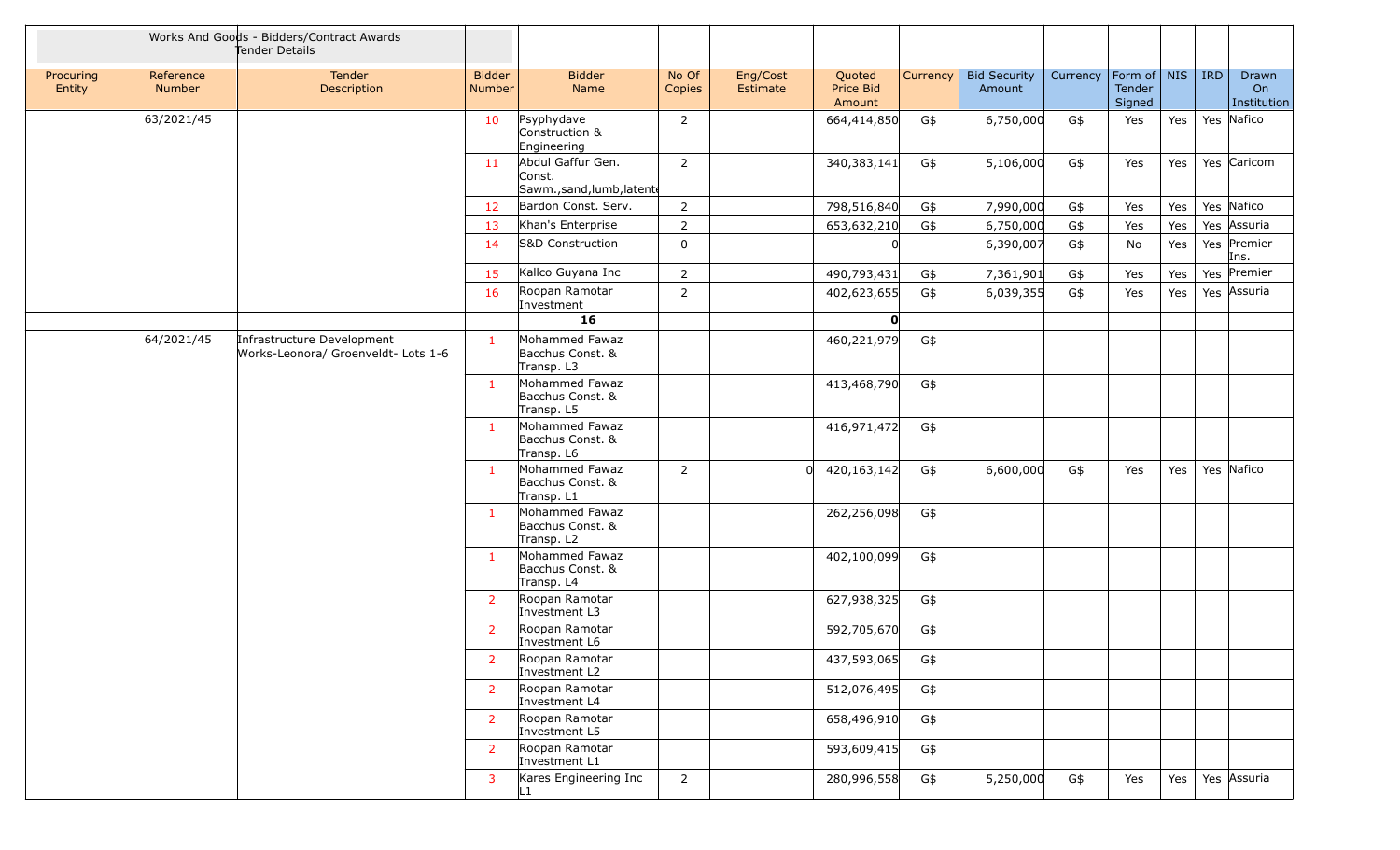|                     |                            | Works And Goods - Bidders/Contract Awards<br>Tender Details |                         |                                               |                 |                      |                               |              |                               |          |                                   |     |            |                            |
|---------------------|----------------------------|-------------------------------------------------------------|-------------------------|-----------------------------------------------|-----------------|----------------------|-------------------------------|--------------|-------------------------------|----------|-----------------------------------|-----|------------|----------------------------|
| Procuring<br>Entity | Reference<br><b>Number</b> | Tender<br>Description                                       | <b>Bidder</b><br>Number | <b>Bidder</b><br>Name                         | No Of<br>Copies | Eng/Cost<br>Estimate | Quoted<br>Price Bid<br>Amount | Currency $ $ | <b>Bid Security</b><br>Amount | Currency | Form of   NIS<br>Tender<br>Signed |     | <b>IRD</b> | Drawn<br>On<br>Institution |
|                     | 64/2021/45                 |                                                             | 3                       | Kares Engineering Inc<br>L5                   |                 |                      | 297,490,935                   | G\$          |                               |          |                                   |     |            |                            |
|                     |                            |                                                             | 3                       | Kares Engineering Inc                         |                 |                      | 185,038,507                   | G\$          |                               |          |                                   |     |            |                            |
|                     |                            |                                                             | 3                       | Kares Engineering Inc<br>L6                   |                 |                      | 308,535,473                   | G\$          |                               |          |                                   |     |            |                            |
|                     |                            |                                                             | 3                       | Kares Engineering Inc<br>$\overline{4}$       | $\mathbf 0$     |                      | 251,650,665                   | G\$          |                               |          |                                   |     |            |                            |
|                     |                            |                                                             | 3                       | Kares Engineering Inc<br>$\vert$ 4            |                 |                      |                               |              |                               |          |                                   |     |            |                            |
|                     |                            |                                                             | $\overline{4}$          | Puran Brothers Disposal<br>Inc L1             | $\overline{2}$  |                      | 509,799,465                   | G\$          | 5,196,546                     | G\$      | Yes                               | Yes |            | Yes Assuria                |
|                     |                            |                                                             | $\overline{4}$          | Puran Brothers Disposal<br>Inc L3             |                 |                      | 519,062,460                   | G\$          |                               |          |                                   |     |            |                            |
|                     |                            |                                                             | $\overline{4}$          | Puran Brothers Disposal<br>Inc L <sub>2</sub> |                 |                      | 296,497,477                   | G\$          |                               |          |                                   |     |            |                            |
|                     |                            |                                                             | $\overline{4}$          | Puran Brothers Disposal<br>Inc L4             |                 |                      | 465,045,735                   | G\$          |                               |          |                                   |     |            |                            |
|                     |                            |                                                             | $\overline{4}$          | Puran Brothers Disposal<br>Inc L5             |                 |                      | 485,583,525                   | G\$          |                               |          |                                   |     |            |                            |
|                     |                            |                                                             | $\overline{4}$          | Puran Brothers Disposal<br>Inc L6             |                 |                      | 519,654,660                   | G\$          |                               |          |                                   |     |            |                            |
|                     |                            |                                                             | 5                       | Larose Construction<br>Company L1             | $\mathbf{1}$    |                      | 662,076,120                   | G\$          | 6,800,000                     | G\$      | Yes                               | Yes |            | Yes Premier<br>Ins.        |
|                     |                            |                                                             | -5                      | Larose Construction<br>Company L2             |                 |                      | 435,593,277                   | G\$          | 6,750,000                     | G\$      |                                   |     |            |                            |
|                     |                            |                                                             | 6                       | Eagle Transp. & Gen<br>Const. Inc. L1         | $\overline{2}$  |                      | 568,783,425                   | G\$          | 6,240,392                     | G\$      | Yes                               | Yes |            | Yes Premier                |
|                     |                            |                                                             | 6                       | Eagle Transp. & Gen<br>Const. Inc. L2         | $\mathbf 0$     |                      | 365,519,784                   | G\$          |                               |          |                                   |     |            |                            |
|                     |                            |                                                             | 6                       | Eagle Transp. & Gen<br>Const. Inc. L3         |                 |                      | 624,039,150                   | G\$          |                               |          |                                   |     |            |                            |
|                     |                            |                                                             | 6                       | Eagle Transp. & Gen<br>Const. Inc. L6         |                 |                      | 551,751,858                   | G\$          |                               |          |                                   |     |            |                            |
|                     |                            |                                                             | 6                       | Eagle Transp. & Gen<br>Const. Inc. L4         |                 |                      | 518,296,737                   | G\$          |                               |          |                                   |     |            |                            |
|                     |                            |                                                             | 6                       | Eagle Transp. & Gen<br>Const. Inc. L5         |                 |                      | 563,044,563                   | G\$          |                               |          |                                   |     |            |                            |
|                     |                            |                                                             | $\overline{7}$          | Bardon Construction<br>Services L1            | $\overline{2}$  |                      | 712,218,570                   | G\$          | 6,990,000                     | G\$      | Yes                               | Yes |            | Yes Nafico                 |
|                     |                            |                                                             | $\overline{7}$          | <b>Bardon Construction</b><br>Services L3     | $\mathbf 0$     |                      | 772,004,310                   | G\$          |                               |          |                                   |     |            |                            |
|                     |                            |                                                             | $\overline{7}$          | Bardon Construction<br>Services L5            |                 |                      | 718,974,585                   | G\$          |                               |          |                                   |     |            |                            |
|                     |                            |                                                             | 7                       | <b>Bardon Construction</b><br>Services L2     |                 |                      | 460,583,025                   | G\$          |                               |          |                                   |     |            |                            |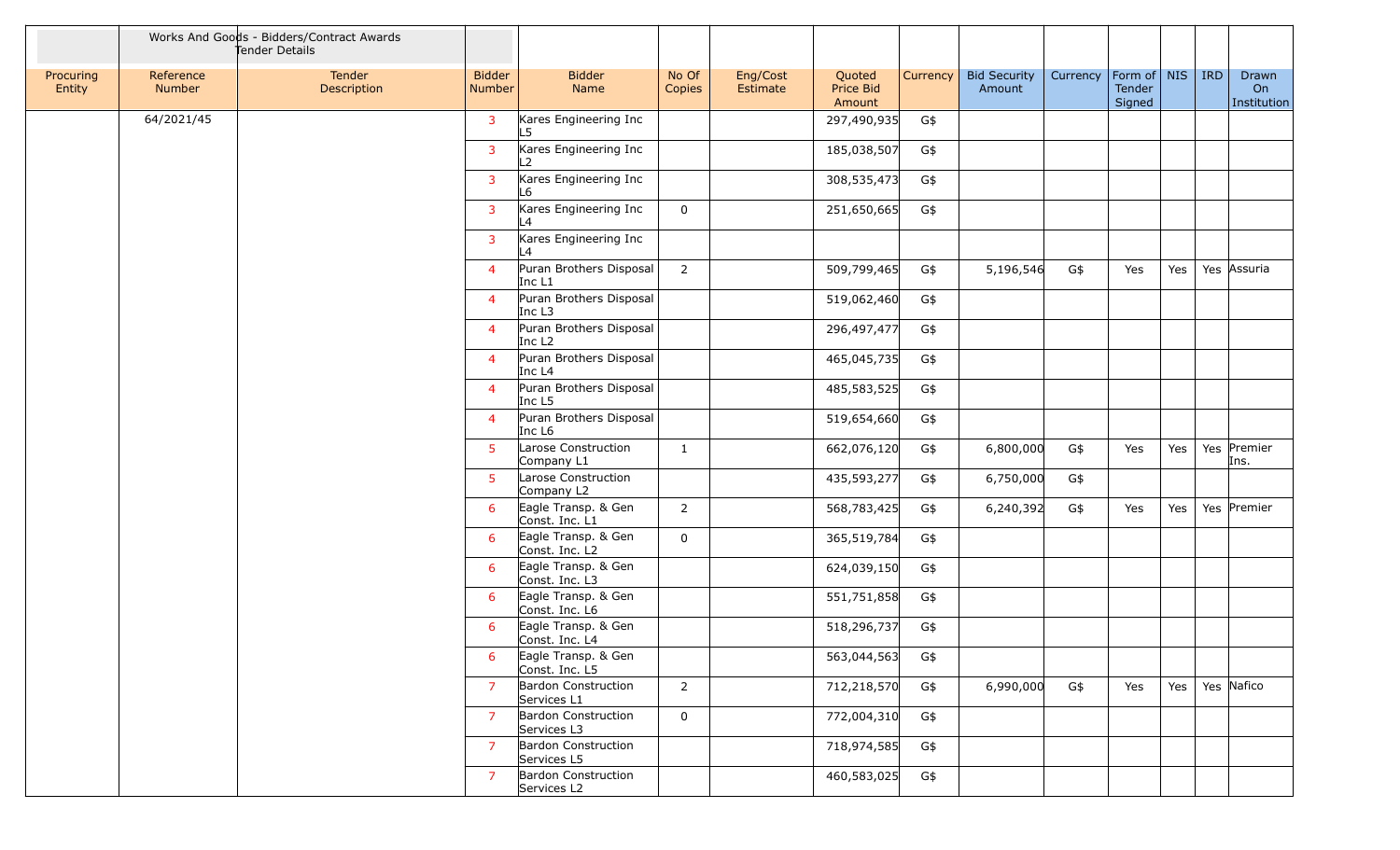|                     |                            | Works And Goods - Bidders/Contract Awards<br>Tender Details |                                |                                                |                 |                      |                               |          |                               |          |                                 |     |            |                            |
|---------------------|----------------------------|-------------------------------------------------------------|--------------------------------|------------------------------------------------|-----------------|----------------------|-------------------------------|----------|-------------------------------|----------|---------------------------------|-----|------------|----------------------------|
| Procuring<br>Entity | Reference<br><b>Number</b> | Tender<br>Description                                       | <b>Bidder</b><br><b>Number</b> | <b>Bidder</b><br>Name                          | No Of<br>Copies | Eng/Cost<br>Estimate | Quoted<br>Price Bid<br>Amount | Currency | <b>Bid Security</b><br>Amount | Currency | Form of NIS<br>Tender<br>Signed |     | <b>IRD</b> | Drawn<br>On<br>Institution |
|                     | 64/2021/45                 |                                                             | $\overline{7}$                 | <b>Bardon Construction</b><br>Services L6      |                 |                      | 698,913,075                   | G\$      |                               |          |                                 |     |            |                            |
|                     |                            |                                                             | $\overline{7}$                 | <b>Bardon Construction</b><br>Services L4      |                 |                      | 697,313,925                   | G\$      |                               |          |                                 |     |            |                            |
|                     |                            |                                                             | 8                              | VS Engineering &<br>Investment L1              | $\overline{2}$  |                      | 616,349,790                   | G\$      | 6,150,000                     | G\$      | Yes                             | Yes |            | Yes Nafico                 |
|                     |                            |                                                             | 8                              | VS Engineering &<br>Investment L3              |                 |                      | 677,704,230                   | G\$      |                               |          |                                 |     |            |                            |
|                     |                            |                                                             | 8                              | VS Engineering &<br>Investment L5              |                 |                      | 613,808,055                   | G\$      |                               |          |                                 |     |            |                            |
|                     |                            |                                                             | 8                              | VS Engineering &<br>Investment L6              |                 |                      | 609,867,930                   | G\$      |                               |          |                                 |     |            |                            |
|                     |                            |                                                             | 8                              | VS Engineering &<br>Investment L4              |                 |                      | 569,716,140                   | G\$      |                               |          |                                 |     |            |                            |
|                     |                            |                                                             | 8                              | VS Engineering &<br>Investment L2              |                 |                      | 412,043,100                   | G\$      |                               |          |                                 |     |            |                            |
|                     |                            |                                                             | -9                             | Psyphydave<br>Construction &<br>Engineering L1 | $\overline{2}$  |                      | 617,067,150                   | G\$      | 6,150,000                     | G\$      | Yes                             | Yes |            | Yes Nafico                 |
|                     |                            |                                                             | -9                             | Psyphydave<br>Construction &<br>Engineering L5 |                 |                      | 615,622,875                   | G\$      |                               |          |                                 |     |            |                            |
|                     |                            |                                                             | -9                             | Psyphydave<br>Construction &<br>Engineering L4 |                 |                      | 569,837,415                   | G\$      |                               |          |                                 |     |            |                            |
|                     |                            |                                                             | -9                             | Psyphydave<br>Construction &<br>Engineering L6 |                 |                      | 612,512,945                   | G\$      |                               |          |                                 |     |            |                            |
|                     |                            |                                                             | 9                              | Psyphydave<br>Construction &<br>Engineering L2 |                 |                      | 412,651,576                   | G\$      |                               |          |                                 |     |            |                            |
|                     |                            |                                                             | -9                             | Psyphydave<br>Construction &<br>Engineering L3 |                 |                      | 679,127,820                   | G\$      |                               |          |                                 |     |            |                            |
|                     |                            |                                                             | 10                             | Khan's Enterprise L1                           | 2               |                      | 617,713,320                   | G\$      | 6,150,000                     | G\$      | Yes                             | Yes |            | Yes Assuria                |
|                     |                            |                                                             | 10                             | Khan's Enterprise L3                           |                 |                      | 679,285,320                   | G\$      |                               |          |                                 |     |            |                            |
|                     |                            |                                                             | 10                             | Khan's Enterprise L4                           |                 |                      | 569,994,915                   | G\$      |                               |          |                                 |     |            |                            |
|                     |                            |                                                             | 10                             | Khan's Enterprise L2                           |                 |                      | 412,809,075                   | G\$      |                               |          |                                 |     |            |                            |
|                     |                            |                                                             | 10                             | Khan's Enterprise L5                           |                 |                      | 615,780,375                   | G\$      |                               |          |                                 |     |            |                            |
|                     |                            |                                                             | 10                             | Khan's Enterprise L6                           |                 |                      | 612,665,445                   | G\$      |                               |          |                                 |     |            |                            |
|                     |                            |                                                             | 11                             | S. Maraj Contracting<br>Service L1             | $\overline{2}$  |                      | 371,000,002                   | G\$      | 7,202,497                     | G\$      | Yes                             | Yes |            | Yes Assuria                |
|                     |                            |                                                             | 11                             | S. Maraj Contracting<br>Service L3             |                 |                      | 480,166,470                   | G\$      |                               |          |                                 |     |            |                            |
|                     |                            |                                                             | 11                             | S. Maraj Contracting<br>Service L4             |                 |                      | 370,752,784                   | G\$      |                               |          |                                 |     |            |                            |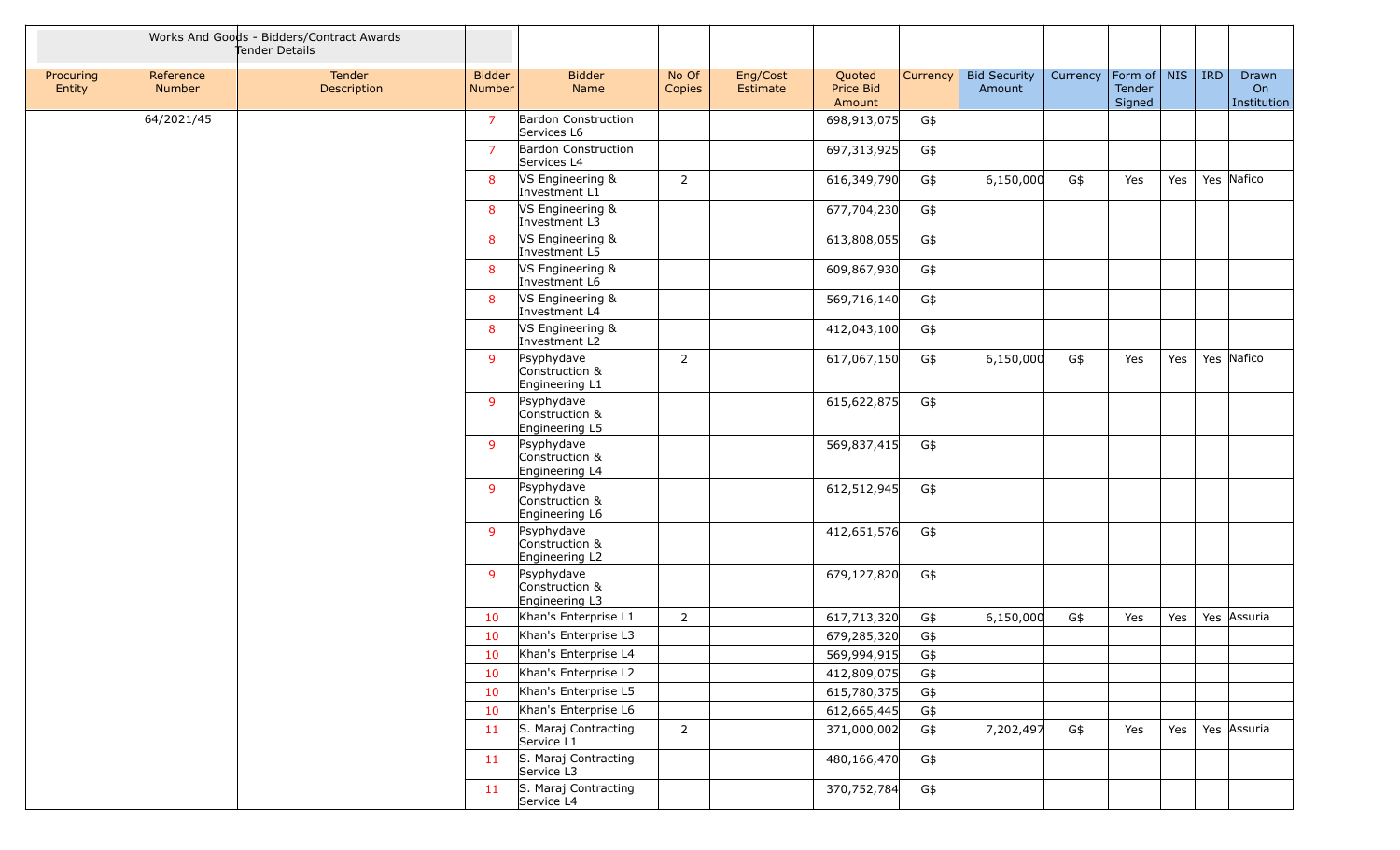|                     |                            | Works And Goods - Bidders/Contract Awards<br>Tender Details |                                |                                                |                 |                      |                               |              |                               |          |                                   |     |            |                            |
|---------------------|----------------------------|-------------------------------------------------------------|--------------------------------|------------------------------------------------|-----------------|----------------------|-------------------------------|--------------|-------------------------------|----------|-----------------------------------|-----|------------|----------------------------|
| Procuring<br>Entity | Reference<br><b>Number</b> | Tender<br>Description                                       | <b>Bidder</b><br><b>Number</b> | <b>Bidder</b><br>Name                          | No Of<br>Copies | Eng/Cost<br>Estimate | Quoted<br>Price Bid<br>Amount | Currency $ $ | <b>Bid Security</b><br>Amount | Currency | Form of   NIS<br>Tender<br>Signed |     | <b>IRD</b> | Drawn<br>On<br>Institution |
|                     | 64/2021/45                 |                                                             | 11                             | S. Maraj Contracting<br>Service L5             |                 |                      | 439,709,285                   | G\$          |                               |          |                                   |     |            |                            |
|                     |                            |                                                             | 11                             | S. Maraj Contracting<br>Service L <sub>2</sub> |                 |                      | 281,315,914                   | G\$          |                               |          |                                   |     |            |                            |
|                     |                            |                                                             | 11                             | S. Maraj Contracting<br>Service L6             |                 |                      | 418,914,300                   | G\$          |                               |          |                                   |     |            |                            |
|                     |                            |                                                             | 12                             | A&N Enterprise L4                              |                 |                      | 515,246,634                   | G\$          |                               |          |                                   |     |            |                            |
|                     |                            |                                                             | 12                             | A&N Enterprise L3                              |                 |                      | 642,318,821                   | G\$          |                               |          |                                   |     |            |                            |
|                     |                            |                                                             | 12                             | A&N Enterprise L6                              |                 |                      | 563,895,791                   | G\$          |                               |          |                                   |     |            |                            |
|                     |                            |                                                             | 12                             | A&N Enterprise L2                              |                 |                      | 394,099,367                   | G\$          |                               |          |                                   |     |            |                            |
|                     |                            |                                                             | 12                             | A&N Enterprise L1                              |                 |                      | 650,876,489                   | G\$          | 6,508,765                     | G\$      | Yes                               | Yes |            | Yes Assuria                |
|                     |                            |                                                             | 12                             | A&N Enterprise L5                              |                 |                      | 613,240,404                   | G\$          |                               |          |                                   |     |            |                            |
|                     |                            |                                                             | 13                             | Platinum Investments<br>Inc L5                 |                 |                      | 441,334,005                   | G\$          |                               |          |                                   |     |            |                            |
|                     |                            |                                                             | 13                             | Platinum Investments<br>Inc L <sub>2</sub>     |                 |                      | 295,942,185                   | G\$          |                               |          |                                   |     |            |                            |
|                     |                            |                                                             | 13                             | Platinum Investments<br>Inc L1                 | $\overline{2}$  |                      | 546,795,585                   | G\$          | 5,381,205                     | G\$      | Yes                               | Yes |            | Yes Premier<br>Ins.        |
|                     |                            |                                                             | 13                             | Platinum Investments<br>Inc L <sub>6</sub>     |                 |                      | 560,708,640                   |              |                               |          |                                   |     |            |                            |
|                     |                            |                                                             | 13                             | Platinum Investments<br>Inc L4                 |                 |                      | 431,040,855                   | G\$          |                               |          |                                   |     |            |                            |
|                     |                            |                                                             | 13                             | Platinum Investments<br>Inc L3                 |                 |                      | 523,756,065                   | G\$          |                               |          |                                   |     |            |                            |
|                     |                            |                                                             | 14                             | Ivor Allen L5                                  |                 |                      | 455,382,898                   | G\$          |                               |          |                                   |     |            |                            |
|                     |                            |                                                             | 14                             | Ivor Allen L3                                  |                 |                      | 500,917,134                   | G\$          |                               |          |                                   |     |            |                            |
|                     |                            |                                                             | 14                             | Ivor Allen L4                                  |                 |                      | 392,337,692                   | G\$          |                               |          |                                   |     |            |                            |
|                     |                            |                                                             | 14                             | Ivor Allen L2                                  |                 |                      | 290,036,723                   | G\$          |                               |          |                                   |     |            |                            |
|                     |                            |                                                             | 14                             | Ivor Allen L1                                  | $\overline{2}$  |                      | 459,190,931                   | G\$          | 7,456,300                     | G\$      | Yes                               | Yes |            | Yes Assuria                |
|                     |                            |                                                             | 14                             | Ivor Allen L6                                  |                 |                      | 427,344,283                   | G\$          |                               |          |                                   |     |            |                            |
|                     |                            |                                                             | 15                             | Y. Bhola Const. Serv. L1                       | $\overline{2}$  |                      | 676,487,553                   | G\$          | 7,692,709                     | G\$      | Yes                               | Yes |            | Yes Assuria                |
|                     |                            |                                                             | 15                             | Y. Bhola Const. Serv. L4                       |                 |                      | 738,447,822                   | G\$          |                               |          |                                   |     |            |                            |
|                     |                            |                                                             | 15                             | Y. Bhola Const. Serv. L3                       |                 |                      | 743,347,899                   | G\$          |                               |          |                                   |     |            |                            |
|                     |                            |                                                             | 15                             | Y. Bhola Const. Serv. L2                       |                 |                      | 425,902,775                   | G\$          |                               |          |                                   |     |            |                            |
|                     |                            |                                                             | 15                             | Y. Bhola Const. Serv. L6                       |                 |                      | 769,270,908                   | G\$          |                               |          |                                   |     |            |                            |
|                     |                            |                                                             | 15                             | Y. Bhola Const. Serv. L5                       |                 |                      | 670,610,987                   | G\$          |                               |          |                                   |     |            |                            |
|                     |                            |                                                             | 16                             | JS Guyana Inc L4                               |                 |                      | 415,923,454                   | G\$          |                               |          |                                   |     |            |                            |
|                     |                            |                                                             | 16                             | JS Guyana Inc L5                               |                 |                      | 507,586,370                   | G\$          |                               |          |                                   |     |            |                            |
|                     |                            |                                                             | 16                             | JS Guyana Inc L6                               |                 |                      | 495,388,459                   | G\$          |                               |          |                                   |     |            |                            |
|                     |                            |                                                             | 16                             | JS Guyana Inc L3                               |                 |                      | 562,296,074                   |              |                               |          |                                   |     |            |                            |
|                     |                            |                                                             | 16                             | JS Guyana Inc L2                               |                 |                      | 322,237,116                   | G\$          |                               |          |                                   |     |            |                            |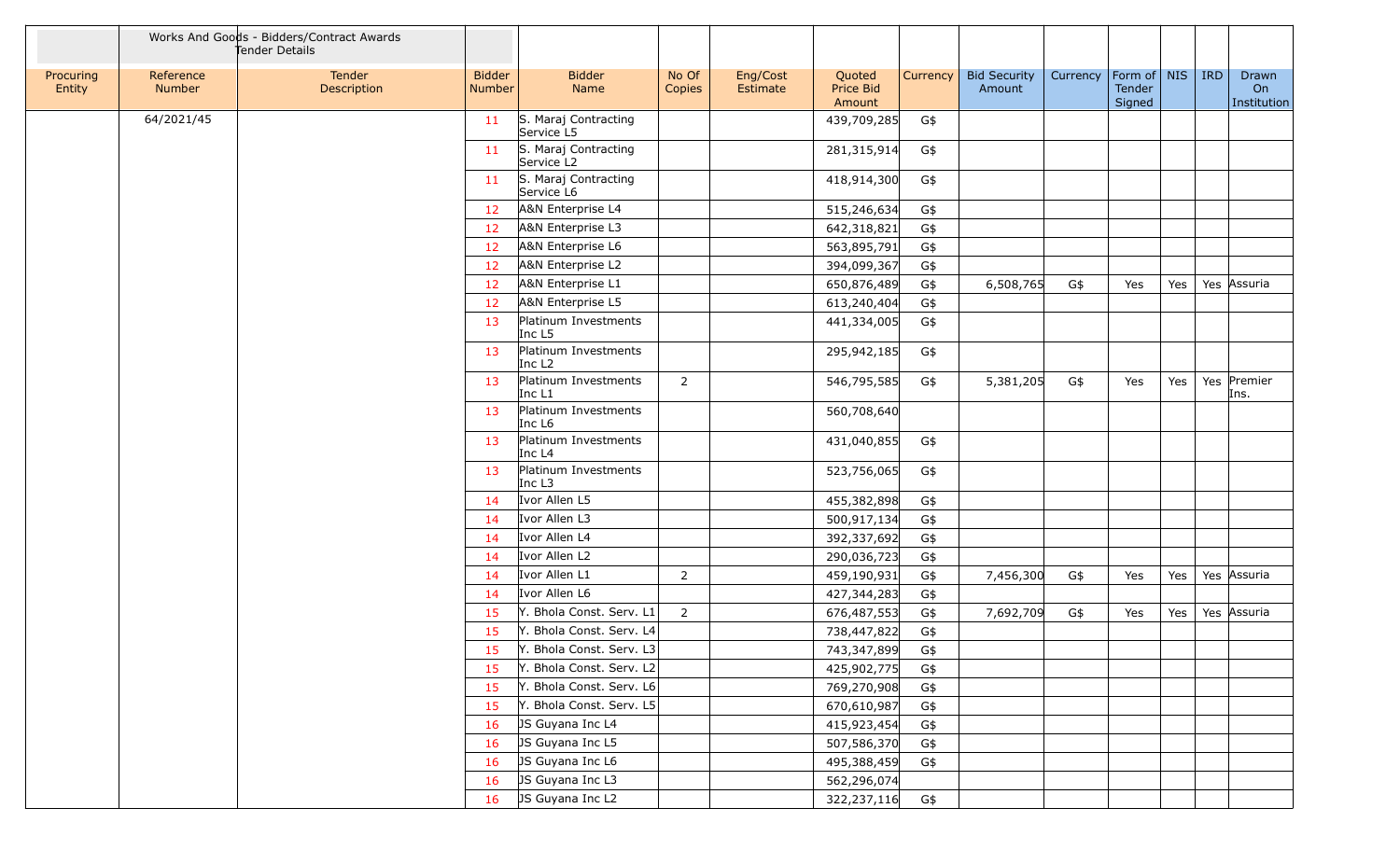|                     |                            | Works And Goods - Bidders/Contract Awards<br>Tender Details |                                |                                              |                 |                      |                                           |                               |          |                                   |     |            |                                                |
|---------------------|----------------------------|-------------------------------------------------------------|--------------------------------|----------------------------------------------|-----------------|----------------------|-------------------------------------------|-------------------------------|----------|-----------------------------------|-----|------------|------------------------------------------------|
| Procuring<br>Entity | Reference<br><b>Number</b> | Tender<br>Description                                       | <b>Bidder</b><br><b>Number</b> | <b>Bidder</b><br>Name                        | No Of<br>Copies | Eng/Cost<br>Estimate | Quoted<br>Currency<br>Price Bid<br>Amount | <b>Bid Security</b><br>Amount | Currency | Form of   NIS<br>Tender<br>Signed |     | <b>IRD</b> | Drawn<br>On<br>Institution                     |
|                     | 64/2021/45                 |                                                             | 16                             | JS Guyana Inc L1                             | 2               |                      | 503,597,246<br>G\$                        | 28,070,287                    | G\$      | Yes                               | Yes |            | Yes Permier                                    |
|                     |                            |                                                             | 17                             | AJM Enterprise L6                            |                 | 418,896,835          | 446,982,690<br>G\$                        |                               |          |                                   |     |            |                                                |
|                     |                            |                                                             | 17                             | AJM Enterprise L2                            |                 | 263,423,627          | 283,677,030                               |                               |          |                                   |     |            |                                                |
|                     |                            |                                                             | 17                             | AJM Enterprise L4                            |                 | 404,108,887          | 413,501,445<br>G\$                        |                               |          |                                   |     |            |                                                |
|                     |                            |                                                             | 17                             | AJM Enterprise L5                            |                 | 415,734,650          | 443,708,370<br>G\$                        |                               |          |                                   |     |            |                                                |
|                     |                            |                                                             | 17                             | AJM Enterprise L3                            |                 |                      | 462,092,646 486,533,250<br>G\$            |                               |          |                                   |     |            |                                                |
|                     |                            |                                                             | 17                             | AJM Enterprise L1                            | $\overline{2}$  | 421,615,170          | 440,957,685<br>G\$                        | 7,297,999                     | G\$      | Yes                               | Yes |            | Yes Nafico                                     |
|                     |                            |                                                             |                                | 98                                           |                 |                      |                                           |                               |          |                                   |     |            |                                                |
|                     | 65/2021/45                 | Infrastructure Development Works-<br>Leonora WCD Lot 1-3    | -1                             | Avinash Contracting &<br>Scrap Metal Ink     | $\overline{2}$  | <sub>0</sub>         | G\$                                       | 2,684,117                     | G\$      | No                                | Yes |            | No Assuria                                     |
|                     |                            |                                                             | 2                              | Brdon Cnstruction L1                         | 2               |                      | 236,393,115<br>G\$                        | 3,555,000                     | G\$      | Yes                               | Yes |            | Yes Nafico                                     |
|                     |                            |                                                             | 2                              | Brdon Cnstruction L2                         |                 |                      | 179,725,555<br>G\$                        | 2,700,000                     | G\$      |                                   |     |            |                                                |
|                     |                            |                                                             | 2                              | Brdon Cnstruction L3                         |                 |                      | 175,450,170<br>G\$                        | 2,640,000                     | G\$      |                                   |     |            |                                                |
|                     |                            |                                                             | 3                              | Eagle Transportation &<br>Gen. Const. Inc L1 | $\overline{2}$  |                      | 119,657,066<br>G\$                        | 1,794,856                     | G\$      | Yes                               | Yes |            | Yes Premier<br>Ins                             |
|                     |                            |                                                             | 3                              | Eagle Transportation &<br>Gen. Const. Inc L2 | $\overline{2}$  |                      | 103,789,298<br>G\$                        |                               |          |                                   |     |            |                                                |
|                     |                            |                                                             | 3                              | Eagle Transportation &<br>Gen. Const. Inc L3 |                 |                      | 99,756,972<br>G\$                         |                               |          |                                   |     |            |                                                |
|                     |                            |                                                             | $\overline{4}$                 | Puran Bros. Disposal Inc<br>$\mathbf{1}$     | 2               |                      | 124,446,577<br>G\$                        | 1,866,698                     | G\$      | Yes                               | Yes |            | Yes Assuria                                    |
|                     |                            |                                                             | $\overline{4}$                 | Puran Bros. Disposal Inc<br>2                |                 |                      | 88,445,385<br>G\$                         |                               |          |                                   |     |            |                                                |
|                     |                            |                                                             | $\overline{4}$                 | Puran Bros. Disposal Inc<br>.3               |                 |                      | 85,500,607<br>G\$                         |                               |          |                                   |     |            |                                                |
|                     |                            |                                                             | $5\phantom{.0}$                | heureuse Construction                        | $\overline{2}$  |                      | 187,698,105<br>G\$                        | 3,000,000                     | G\$      | Yes                               | Yes |            | Yes Premier<br>Ins                             |
|                     |                            |                                                             | $5\phantom{.0}$                | heureuse Construction<br>$\mathbf{z}$        |                 |                      | 139,636,980<br>G\$                        | 2,250,000                     | G\$      |                                   |     |            |                                                |
|                     |                            |                                                             | 6                              | . Bhola Construction L1                      | $\overline{2}$  |                      | 169,268,668<br>G\$                        | 2,539,000                     | G\$      | Yes                               | Yes |            | Yes Assuria                                    |
|                     |                            |                                                             | 6                              | <b>Bhola Construction L2</b>                 |                 |                      | 122,316,075<br>G\$                        |                               |          |                                   |     |            |                                                |
|                     |                            |                                                             | 6                              | . Bhola Construction L3                      |                 |                      | 115,758,195<br>G\$                        |                               |          |                                   |     |            |                                                |
|                     |                            |                                                             |                                | Roopan Ramoutar<br>Investments L1            | 2               |                      | 245,174,265<br>G\$                        | 3,670,614                     | G\$      | Yes                               |     |            | Yes   Yes   Assuria                            |
|                     |                            |                                                             | $\overline{7}$                 | Roopan Ramoutar<br>Investments L2            |                 |                      | 187,974,360<br>G\$                        |                               |          |                                   |     |            |                                                |
|                     |                            |                                                             | 7                              | Roopan Ramoutar<br>Investments L3            |                 |                      | 189,104,475<br>G\$                        |                               |          |                                   |     |            |                                                |
|                     |                            |                                                             | 8                              | S&B Construction                             | $\mathbf{1}$    |                      |                                           | 3,060,154                     | G\$      | No                                | Yes |            | No Not com.<br>nor signed<br>., Premier<br>Ins |
|                     |                            |                                                             | 9                              | Platinum Investments<br>Inc L1               | $\overline{2}$  |                      | 130,687,000<br>G\$                        | 1,726,680                     | G\$      | Yes                               | Yes |            | Yes Premier<br>Ins                             |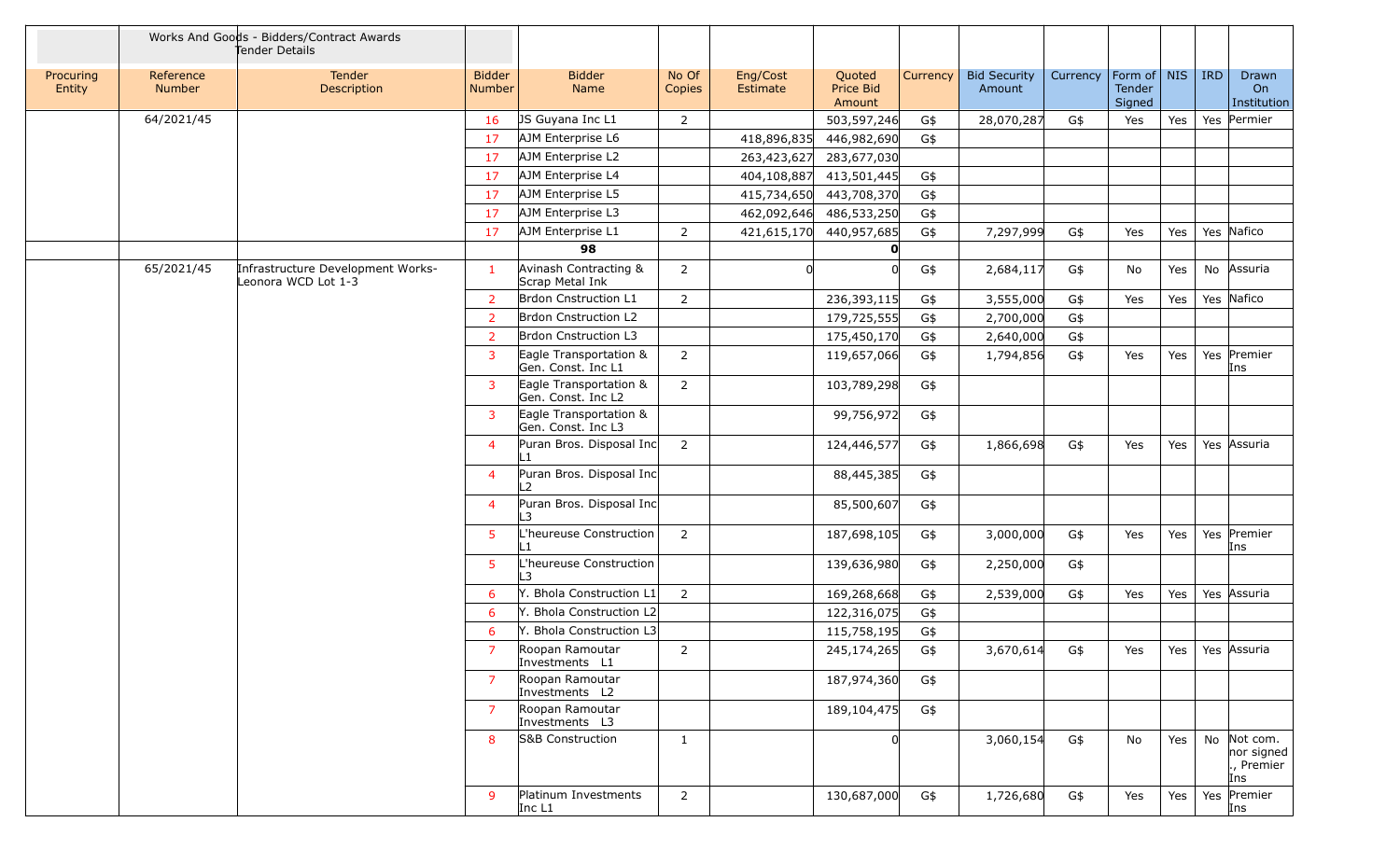|                     |                            | Works And Goods - Bidders/Contract Awards<br>Tender Details |                                |                                                  |                 |                      |                               |          |                               |          |                                   |     |            |                            |
|---------------------|----------------------------|-------------------------------------------------------------|--------------------------------|--------------------------------------------------|-----------------|----------------------|-------------------------------|----------|-------------------------------|----------|-----------------------------------|-----|------------|----------------------------|
| Procuring<br>Entity | Reference<br><b>Number</b> | Tender<br>Description                                       | <b>Bidder</b><br><b>Number</b> | <b>Bidder</b><br>Name                            | No Of<br>Copies | Eng/Cost<br>Estimate | Quoted<br>Price Bid<br>Amount | Currency | <b>Bid Security</b><br>Amount | Currency | Form of   NIS<br>Tender<br>Signed |     | <b>IRD</b> | Drawn<br>On<br>Institution |
|                     | 65/2021/45                 |                                                             | 9                              | Platinum Investments<br>Inc L12                  |                 |                      | 100,819,005                   | G\$      |                               |          |                                   |     |            |                            |
|                     |                            |                                                             | 9                              | Platinum Investments<br>Inc L <sub>3</sub>       |                 |                      | 104,239,800                   | G\$      |                               |          |                                   |     |            |                            |
|                     |                            |                                                             | 10                             | S. Dave Const. &<br>Engineering L1               | $\overline{2}$  |                      | 175,264,215                   | G\$      | 2,340,000                     | G\$      | Yes                               | Yes |            | Yes Nafico                 |
|                     |                            |                                                             | 10                             | S. Dave Const. &<br>Engineering L2               |                 |                      | 135,881,760                   | G\$      |                               |          |                                   |     |            |                            |
|                     |                            |                                                             | 10                             | S. Dave Const. &<br>Engineering L3               |                 |                      | 131,312,685                   | G\$      |                               |          |                                   |     |            |                            |
|                     |                            |                                                             | 11                             | VS Engineering &<br>Investment L1                | 2               |                      | 174,558,825                   | G\$      | 2,340,000                     | G\$      | Yes                               | Yes |            | Yes Nafico                 |
|                     |                            |                                                             | 11                             | VS Engineering &<br>Investment L2                |                 |                      | 135,138,780                   | G\$      |                               |          |                                   |     |            |                            |
|                     |                            |                                                             | 11                             | VS Engineering &<br>Investment L3                |                 |                      | 130,819,500                   | G\$      |                               |          |                                   |     |            |                            |
|                     |                            |                                                             | 12                             | S. Maraj Contracting<br>Services L1              | $\overline{2}$  |                      | 121,266,128                   | G\$      | 1,818,992                     | G\$      | Yes                               | Yes |            | Yes Assuria                |
|                     |                            |                                                             | 12                             | S. Maraj Contracting<br>Services L2              |                 |                      | 83,673,083                    | G\$      |                               |          |                                   |     |            |                            |
|                     |                            |                                                             | 12                             | S. Maraj Contracting<br>Services L3              |                 |                      | 94,634,348                    | G\$      |                               |          |                                   |     |            |                            |
|                     |                            |                                                             | 13                             | Khan's Enterprise L1                             | $\overline{2}$  |                      | 175,232,715                   | G\$      | 2,340,000                     | G\$      | Yes                               | Yes |            | Yes Assuria                |
|                     |                            |                                                             | 13                             | Khan's Enterprise L2                             |                 |                      | 136,039,260                   | G\$      |                               |          |                                   |     |            |                            |
|                     |                            |                                                             | 13                             | Khan's Enterprise L3                             |                 |                      | 131,470,185                   | G\$      |                               |          |                                   |     |            |                            |
|                     |                            |                                                             | 14                             | JPM Gen. Const. & Eng.<br>Ser. L1                | 2               |                      | 79,751,957                    | G\$      | 3,090,000                     | G\$      | Yes                               | Yes |            | Yes Caricom                |
|                     |                            |                                                             | 14                             | JPM Gen. Const. & Eng.<br>Ser. L <sub>2</sub>    |                 |                      | 66,471,688                    | G\$      |                               |          |                                   |     |            |                            |
|                     |                            |                                                             | 14                             | JPM Gen. Const. & Eng.<br>Ser. L3                |                 |                      | 59,726,766                    | G\$      |                               |          |                                   |     |            |                            |
|                     |                            |                                                             | 15                             | Ivor Allen L1                                    | 2               |                      | 114,875,103                   | G\$      | 1,814,520                     | G\$      | Yes                               | Yes |            | Yes Assuria                |
|                     |                            |                                                             | 15                             | Ivor Allen L2                                    |                 |                      | 85,196,486                    | G\$      |                               |          |                                   |     |            |                            |
|                     |                            |                                                             | 15                             | Ivor Allen L3                                    |                 |                      | 81,949,644                    | G\$      |                               |          |                                   |     |            |                            |
|                     |                            |                                                             | 16                             | Pooran Manman General $\vert$ 2<br>Cont. Ser. L1 |                 |                      | 107,211,090                   | G\$      | 1,507,153                     | G\$      | Yes                               |     |            | Yes   Yes Assuria          |
|                     |                            |                                                             | 17                             | Builders HW Gen. Sup.<br>& Const L1              | $\overline{2}$  |                      | 103,923,323 126,089,328       | G\$      | 1,891,339                     | G\$      | Yes                               | Yes |            | Yes Assuria                |
|                     |                            |                                                             | 17                             | Builders HW Gen. Sup.<br>& Const L2              |                 | 76,183,748           | 92,691,138                    | G\$      |                               |          |                                   |     |            |                            |
|                     |                            |                                                             | 17                             | Builders HW Gen. Sup.<br>& Const L3              |                 | 82,756,128           | 96,278,857                    | G\$      |                               |          |                                   |     |            |                            |
|                     |                            |                                                             |                                | 44                                               |                 |                      | $\mathbf{O}$                  |          |                               |          |                                   |     |            |                            |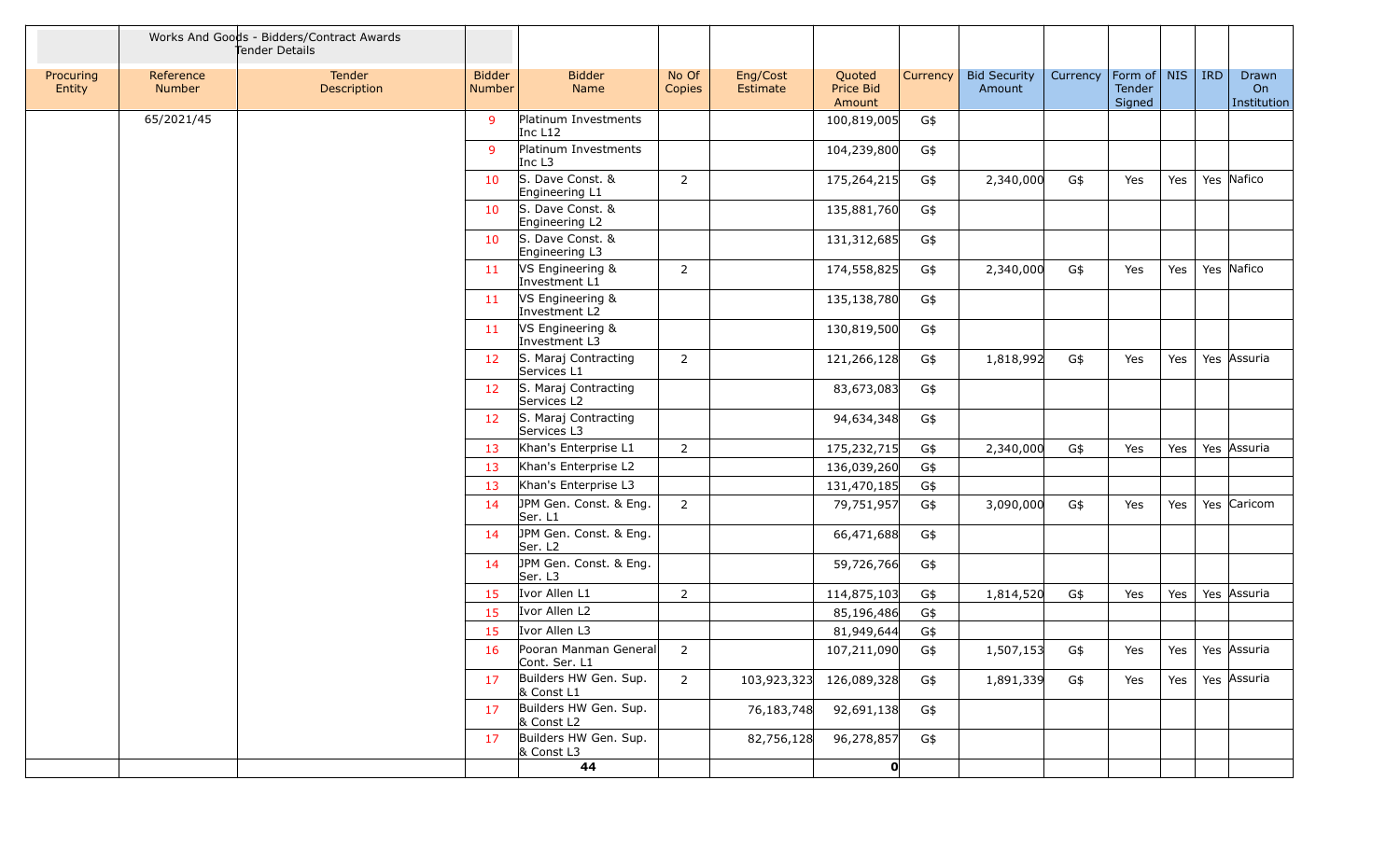|                     |                     | Works And Goods - Bidders/Contract Awards<br>Tender Details |                                |                                              |                 |                      |                               |          |                               |             |                                   |             |              |                            |
|---------------------|---------------------|-------------------------------------------------------------|--------------------------------|----------------------------------------------|-----------------|----------------------|-------------------------------|----------|-------------------------------|-------------|-----------------------------------|-------------|--------------|----------------------------|
| Procuring<br>Entity | Reference<br>Number | <b>Tender</b><br>Description                                | <b>Bidder</b><br><b>Number</b> | <b>Bidder</b><br>Name                        | No Of<br>Copies | Eng/Cost<br>Estimate | Quoted<br>Price Bid<br>Amount | Currency | <b>Bid Security</b><br>Amount | Currency    | Form of   NIS<br>Tender<br>Signed |             | <b>IRD</b>   | Drawn<br>On<br>Institution |
|                     | 66/2021/45          | Infrastructure Development Works-<br>Leonora WCD Lot 1-2    |                                | No Bid Received                              | $\mathbf 0$     |                      |                               |          |                               | $\mathbf 0$ | $\mathbf{0}$                      | $\mathbf 0$ | $\mathbf{0}$ | 10                         |
|                     |                     |                                                             |                                | $\mathbf{1}$                                 |                 |                      | O                             |          |                               |             |                                   |             |              |                            |
|                     | 67/2021/45          | Infrastructure Development Works-<br>De-Kindren Lot 1-6     | -1                             | VS Engineering &<br>Investment Lot 1         | $\overline{2}$  |                      | 456,666,630                   | G\$      | 6,960,000                     | G\$         | Yes                               | Yes         |              | Yes Nafico                 |
|                     |                     |                                                             | $\mathbf{1}$                   | VS Engineering &<br>Investment Lot 2         |                 |                      | 398,234,655                   | G\$      |                               |             | Yes                               | Yes         |              | Yes Nafico                 |
|                     |                     |                                                             | $\mathbf{1}$                   | VS Engineering &<br>Investment Lot 3         |                 |                      | 374,895,360                   | G\$      |                               |             | Yes                               | Yes         |              | Yes Nafico                 |
|                     |                     |                                                             | -1                             | VS Engineering &<br>Investment Lot 4         |                 |                      | 446,615,610                   | G\$      |                               |             | Yes                               | Yes         |              | Yes Nafico                 |
|                     |                     |                                                             | $\mathbf{1}$                   | VS Engineering &<br>Investment Lot 5         |                 |                      | 410,371,395                   | G\$      |                               |             | Yes                               | Yes         |              | Yes Nafico                 |
|                     |                     |                                                             | $\mathbf{1}$                   | VS Engineering &<br>Investment Lot 6         |                 |                      | 353,316,390                   | G\$      |                               |             | Yes                               | Yes         |              | Yes Nafico                 |
|                     |                     |                                                             | <sup>2</sup>                   | Khan's Enterprise Lot 2                      |                 |                      | 399,169,575                   | G\$      |                               |             | Yes                               | Yes         |              | Yes Assuria                |
|                     |                     |                                                             | $\overline{2}$                 | Khan's Enterprise Lot 3                      |                 |                      | 376,590,060                   | G\$      |                               |             | Yes                               | Yes         |              | Yes Assuria                |
|                     |                     |                                                             | 2                              | Khan's Enterprise Lot 4                      |                 |                      | 396,155,340                   | G\$      |                               |             | Yes                               | Yes         |              | Yes Assuria                |
|                     |                     |                                                             | $\overline{2}$                 | Khan's Enterprise Lot 5                      |                 |                      | 398,183,520                   | G\$      |                               |             | Yes                               | Yes         |              | Yes Assuria                |
|                     |                     |                                                             | 2                              | Khan's Enterprise Lot 6                      |                 |                      | 354,633,930                   | G\$      |                               |             | Yes                               | Yes         |              | Yes Assuria                |
|                     |                     |                                                             | $\overline{2}$                 | Khan's Enterprise Lot 1                      | $\overline{2}$  |                      | 458,021,130                   | G\$      | 6,960,000                     | G\$         | Yes                               | Yes         |              | Yes Assuria                |
|                     |                     |                                                             | 3                              | Kallco Guyana Inc Lot 1                      | $\overline{2}$  |                      | 345,883,998                   | G\$      | 5,194,443                     | G\$         | Yes                               | Yes         |              | Yes Premier                |
|                     |                     |                                                             | 3                              | Kallco Guyana Inc Lot 2                      |                 |                      | 294,626,706                   | G\$      |                               |             | Yes                               | Yes         |              | Yes Premier                |
|                     |                     |                                                             | $\overline{3}$                 | Kallco Guyana Inc Lot 4                      |                 |                      | 299,903,409                   | G\$      |                               |             | Yes                               | Yes         |              | Yes Premier                |
|                     |                     |                                                             | $\overline{3}$                 | Kallco Guyana Inc Lot 5                      |                 |                      | 305,562,277                   | G\$      |                               |             | Yes                               | Yes         |              | Yes Premier                |
|                     |                     |                                                             | $\overline{3}$                 | Kallco Guyana Inc Lot 6                      |                 |                      | 261,325,306                   | G\$      |                               |             | Yes                               | Yes         |              | Yes Premier                |
|                     |                     |                                                             | $\overline{4}$                 | MF Bacchus Constr and<br>Trans Serv Lot 1    | $\overline{2}$  |                      | 240,706,116                   | G\$      | 6,600,000                     | G\$         | Yes                               | Yes         |              | Yes Nafico                 |
|                     |                     |                                                             | $\overline{4}$                 | MF Bacchus Constr and<br>Trans Serv Lot 2    |                 |                      | 172,382,427                   | G\$      |                               |             | Yes                               | Yes         |              | Yes Nafico                 |
|                     |                     |                                                             | $\overline{4}$                 | MF Bacchus Constr and<br>Trans Serv Lot 3    |                 |                      | 204,095,514                   | G\$      |                               |             | Yes                               | Yes         |              | Yes Nafico                 |
|                     |                     |                                                             | $\overline{4}$                 | MF Bacchus Constr and<br>Trans Serv Lot 4    |                 |                      | 243,302,399                   | G\$      |                               |             | Yes                               | Yes         |              | Yes nafico                 |
|                     |                     |                                                             | $\overline{a}$                 | MF Bacchus Constr and<br>Trans Serv Lot 5    |                 |                      | 223,489,003                   | G\$      |                               |             | Yes                               | Yes         |              | Yes Nafico                 |
|                     |                     |                                                             | $\overline{4}$                 | MF Bacchus Constr and<br>Trans Serv Lot 6    |                 |                      | 204,348,690                   | G\$      |                               |             | Yes                               | Yes         |              | Yes Nafico                 |
|                     |                     |                                                             | -5                             | Bardon Construction<br>Services Lot 1        | $\overline{2}$  |                      | 518,508,795                   | G\$      | 5,190,000                     | G\$         | Yes                               | Yes         |              | Yes Nafico                 |
|                     |                     |                                                             | -5                             | <b>Bardon Construction</b><br>Services Lot 2 |                 |                      | 459,658,815                   | G\$      | 6,900,000                     | G\$         | Yes                               | Yes         |              | Yes Nafico                 |
|                     |                     |                                                             | -5.                            | <b>Bardon Construction</b><br>Services Lot 3 |                 |                      | 489,488,055                   | G\$      | 7,350,000                     | G\$         | Yes                               | Yes         |              | Yes Nafico                 |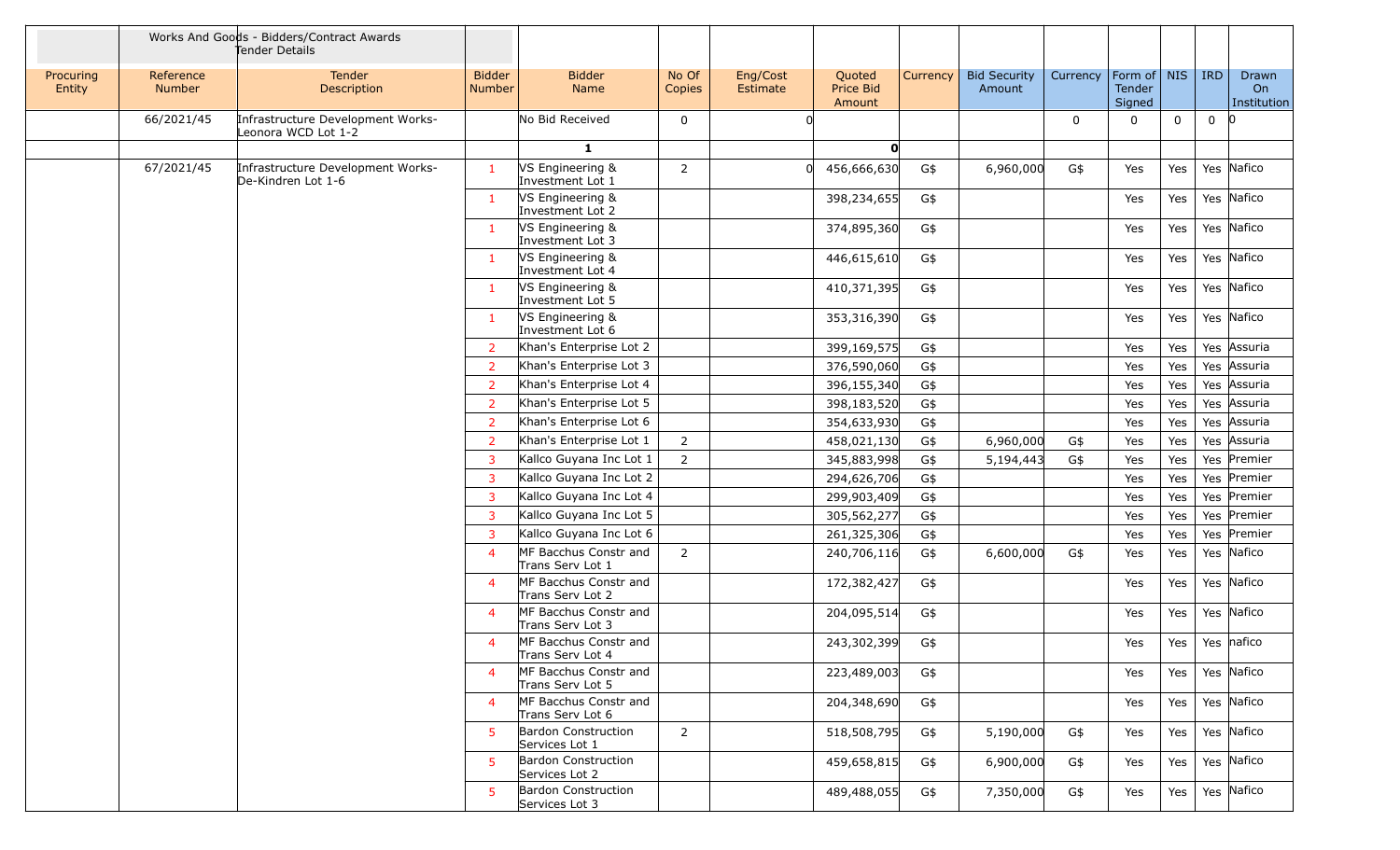|                     |                     | Works And Goods - Bidders/Contract Awards<br>Tender Details |                                |                                                      |                 |                      |                               |          |                               |          |                                 |     |            |                            |
|---------------------|---------------------|-------------------------------------------------------------|--------------------------------|------------------------------------------------------|-----------------|----------------------|-------------------------------|----------|-------------------------------|----------|---------------------------------|-----|------------|----------------------------|
| Procuring<br>Entity | Reference<br>Number | Tender<br>Description                                       | <b>Bidder</b><br><b>Number</b> | <b>Bidder</b><br>Name                                | No Of<br>Copies | Eng/Cost<br>Estimate | Quoted<br>Price Bid<br>Amount | Currency | <b>Bid Security</b><br>Amount | Currency | Form of NIS<br>Tender<br>Signed |     | <b>IRD</b> | Drawn<br>On<br>Institution |
|                     | 67/2021/45          |                                                             | 5 <sup>1</sup>                 | Bardon Construction<br>Services Lot 4                |                 |                      | 514,584,210                   | G\$      | 5,150,000                     | G\$      | Yes                             | Yes |            | Yes Nafico                 |
|                     |                     |                                                             | 5                              | <b>Bardon Construction</b><br>Services Lot 5         |                 |                      | 481,593,840                   | G\$      | 7,230,000                     | G\$      | Yes                             | Yes |            | Yes Nafico                 |
|                     |                     |                                                             | 5                              | Bardon Construction<br>Services Lot 6                |                 |                      | 425,630,415                   | G\$      | 6,390,000                     | G\$      | Yes                             | Yes |            | Yes Nafico                 |
|                     |                     |                                                             | 5                              | <b>Bardon Construction</b><br>Services Lot 5         |                 |                      | 481,593,840                   | G\$      | 7,230,000                     | G\$      |                                 |     |            |                            |
|                     |                     |                                                             | -6                             | Pooran Manman General<br>Contracting Serv            |                 |                      | 243,985,140                   | G\$      | 3,659,777                     | G\$      | Yes                             | Yes |            | Yes Nafico                 |
|                     |                     |                                                             | 6                              | Pooran Manman Gen.<br>Contracting Services L1        | $\overline{2}$  |                      | 243,982,140                   | G\$      | 3,659,777                     | G\$      | Yes                             | Yes |            | Yes Assuria                |
|                     |                     |                                                             | $\overline{7}$                 | Puran Bros Disposal Inc<br>Lot <sub>1</sub>          | $\overline{2}$  |                      | 321,268,657                   | G\$      | 4,862,884                     | G\$      | Yes                             | Yes |            | Yes Assuria                |
|                     |                     |                                                             | $\overline{7}$                 | Puran Bros Disposal Inc<br>Lot <sub>2</sub>          |                 |                      | 290,687,512                   | G\$      |                               |          | Yes                             | Yes |            | Yes Assuria                |
|                     |                     |                                                             | $\overline{7}$                 | Puran Bros Disposal Inc<br>Lot 3                     |                 |                      | 302,148,840                   | G\$      |                               |          | Yes                             | Yes |            | Yes Assuria                |
|                     |                     |                                                             | $\overline{7}$                 | Puran Bros. Disposal Inc                             | $\overline{2}$  |                      | 321,268,657                   | G\$      | 4,862,884                     | G\$      | Yes                             | Yes |            | Yes Assuria                |
|                     |                     |                                                             | $\overline{7}$                 | Puran Bros. Disposal Inc<br>L2                       |                 |                      | 290,687,512                   | G\$      |                               |          |                                 |     |            |                            |
|                     |                     |                                                             | $\overline{7}$                 | Puran Bros. Disposal Inc<br>-3                       |                 |                      | 302,148,840                   | G\$      |                               |          |                                 |     |            |                            |
|                     |                     |                                                             | $\overline{7}$                 | Puran Bros. Disposal Inc<br>L4                       |                 |                      | 324,192,277                   | G\$      |                               |          |                                 |     |            |                            |
|                     |                     |                                                             | $\overline{7}$                 | Puran Bros. Disposal Inc<br>L5                       |                 |                      | 305,252,377                   | G\$      |                               |          |                                 |     |            |                            |
|                     |                     |                                                             | $\overline{7}$                 | Puran Bros. Disposal Inc<br>L6                       |                 |                      | 259,893,217                   | G\$      |                               |          |                                 |     |            |                            |
|                     |                     |                                                             | 8                              | Abdul Gafoor Gen.<br>Const. Sawmill. &<br>Latente L1 | $\overline{2}$  |                      | 244,241,067                   | G\$      | 7,300,000                     | G\$      | Yes                             | Yes |            | Yes Caricom                |
|                     |                     |                                                             | 8                              | Abdul Gafoor Gen.<br>Const. Sawmill. &<br>Latente L4 |                 |                      | 242,316,228                   | G\$      |                               |          |                                 |     |            |                            |
|                     |                     |                                                             | 9                              | Roopan Ramoutar<br>Investment L1                     | $\overline{2}$  |                      | 449,918,910                   | G\$      | 6,748,783                     | G\$      | Yes                             | Yes |            | Yes Assuria                |
|                     |                     |                                                             | -9                             | Roopan Ramoutar<br>Investment L2                     |                 |                      | 394,381,155                   | G\$      |                               |          |                                 |     |            |                            |
|                     |                     |                                                             | -9                             | Roopan Ramoutar<br>Investment L3                     |                 |                      | 420,998,550                   | G\$      |                               |          |                                 |     |            |                            |
|                     |                     |                                                             | 9                              | Roopan Ramoutar<br>Investment L4                     |                 |                      | 410,576,355                   | G\$      |                               |          |                                 |     |            |                            |
|                     |                     |                                                             | -9                             | Roopan Ramoutar<br>Investment L5                     |                 |                      | 376,032,405                   | G\$      |                               |          |                                 |     |            |                            |
|                     |                     |                                                             | -9                             | Roopan Ramoutar<br>Investment L6                     |                 |                      | 358,669,500                   | G\$      |                               |          |                                 |     |            |                            |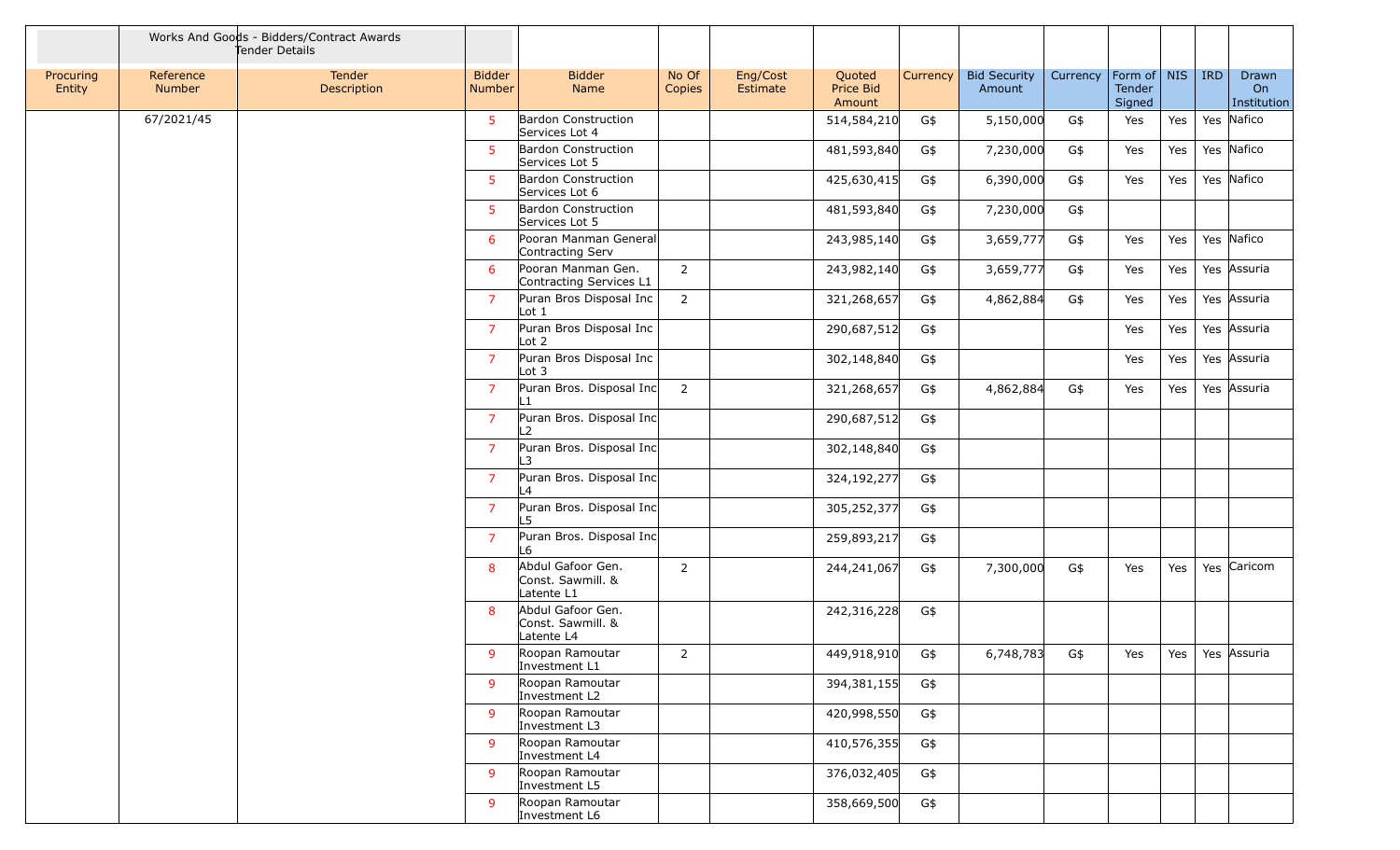|                     |                            | Works And Goods - Bidders/Contract Awards<br>Tender Details  |                                |                                              |                 |                      |                               |          |                               |          |                                             |     |     |                            |
|---------------------|----------------------------|--------------------------------------------------------------|--------------------------------|----------------------------------------------|-----------------|----------------------|-------------------------------|----------|-------------------------------|----------|---------------------------------------------|-----|-----|----------------------------|
| Procuring<br>Entity | Reference<br><b>Number</b> | Tender<br>Description                                        | <b>Bidder</b><br><b>Number</b> | <b>Bidder</b><br>Name                        | No Of<br>Copies | Eng/Cost<br>Estimate | Quoted<br>Price Bid<br>Amount | Currency | <b>Bid Security</b><br>Amount | Currency | $ $ Form of $ $ NIS $ $<br>Tender<br>Signed |     | IRD | Drawn<br>On<br>Institution |
|                     | 67/2021/45                 |                                                              | 10                             | Eagle Transporation &<br>Gen. Const. Inc. L1 | $\overline{2}$  |                      | 392,416,899                   | G\$      | 5,886,253                     | G\$      | Yes                                         | Yes |     | Yes Premier<br>Ins         |
|                     |                            |                                                              | 10                             | Eagle Transporation &<br>Gen. Const. Inc. L2 |                 |                      | 335,359,301                   | G\$      |                               |          |                                             |     |     |                            |
|                     |                            |                                                              | 10                             | Eagle Transporation &<br>Gen. Const. Inc. L3 |                 |                      | 357,907,694                   | G\$      |                               |          |                                             |     |     |                            |
|                     |                            |                                                              | 10                             | Eagle Transporation &<br>Gen. Const. Inc. L4 |                 |                      | 366,010,439                   | G\$      |                               |          |                                             |     |     |                            |
|                     |                            |                                                              | 10                             | Eagle Transporation &<br>Gen. Const. Inc. L5 |                 |                      | 355,004,234                   | G\$      |                               |          |                                             |     |     |                            |
|                     |                            |                                                              | 10                             | Eagle Transporation &<br>Gen. Const. Inc. L6 |                 |                      | 310,707,923                   | G\$      |                               |          |                                             |     |     |                            |
|                     |                            |                                                              | 11                             | S. Dave Const. &<br>Engineering L1           | $\overline{2}$  |                      | 456,863,630                   | G\$      | 6,960,000                     | G\$      | Yes                                         | Yes |     | Yes Nafico                 |
|                     |                            |                                                              | 11                             | S. Dave Const. &<br>Engineering L2           |                 |                      | 39,912,075                    | G\$      |                               |          |                                             |     |     |                            |
|                     |                            |                                                              | 11                             | S. Dave Const. &<br>Engineering L3           |                 |                      | 376,432,560                   | G\$      |                               |          |                                             |     |     |                            |
|                     |                            |                                                              | 11                             | S. Dave Const. &<br>Engineering L4           |                 |                      | 447,480,390                   | G\$      |                               |          |                                             |     |     |                            |
|                     |                            |                                                              | 11                             | S. Dave Const. &<br>Engineering L5           |                 |                      | 411,361,020                   | G\$      |                               |          |                                             |     |     |                            |
|                     |                            |                                                              | 11                             | S. Dave Const. &<br>Engineering L6           |                 |                      | 353,386,530                   | G\$      |                               |          |                                             |     |     |                            |
|                     |                            |                                                              | 12                             | H. Nauth & Sons L1                           | $\overline{2}$  |                      | 320,366,760                   | G\$      | 60,000,000                    | G\$      | Yes                                         | Yes |     | Yes Nafico                 |
|                     |                            |                                                              | 12                             | H. Nauth & Sons L2                           |                 |                      | 283,218,180                   | G\$      |                               |          |                                             |     |     |                            |
|                     |                            |                                                              | 12                             | H. Nauth & Sons L3                           |                 |                      | 305,485,635                   | G\$      |                               |          |                                             |     |     |                            |
|                     |                            |                                                              | 12                             | H. Nauth & Sons L4                           |                 |                      | 314,995,013                   | G\$      |                               |          |                                             |     |     |                            |
|                     |                            |                                                              | 12                             | H. Nauth & Sons L5                           |                 |                      | 343,981,470                   | G\$      |                               |          |                                             |     |     |                            |
|                     |                            |                                                              | 12                             | H. Nauth & Sons L6                           |                 |                      | 258,388,830                   | G\$      |                               |          |                                             |     |     |                            |
|                     |                            |                                                              | 13                             | Y. Bhola Construction<br>Services L1         | $\overline{2}$  | 242,962,934          | 474,111,960                   | G\$      | 7,111,679                     | G\$      | Yes                                         | Yes |     | Yes Assuria                |
|                     |                            |                                                              | 13                             | Y. Bhola Construction<br>Services L2         |                 |                      | 173,157,233 411,736,080       | G\$      |                               |          |                                             |     |     |                            |
|                     |                            |                                                              | 13                             | Y. Bhola Construction<br>Services L3         |                 |                      | 181,331,010 424,419,660       | G\$      |                               |          |                                             |     |     |                            |
|                     |                            |                                                              | 13                             | Y. Bhola Construction<br>Services L4         |                 |                      | 244,640,918 458,080,193       | G\$      |                               |          |                                             |     |     |                            |
|                     |                            |                                                              | 13                             | Y. Bhola Construction<br>Services L5         |                 |                      | 224,537,019 432,245,448       | G\$      |                               |          |                                             |     |     |                            |
|                     |                            |                                                              | 13                             | Y. Bhola Construction<br>Services L6         |                 | 205,411,983          | 467,773,478                   | G\$      |                               |          |                                             |     |     |                            |
|                     |                            |                                                              |                                | 73                                           |                 |                      | 39,912,075                    |          |                               |          |                                             |     |     |                            |
|                     | 68/2021/45                 | Infrastructure Development Works- De<br>William, WCD Lot 1-4 | $\mathbf{1}$                   | Avinash Contracting &<br>Scrap Metal Inc L1  | $\mathbf{1}$    |                      | 0 214,999,995                 | G\$      | 3,371,694                     | G\$      | Yes                                         | Yes |     | No Assuria                 |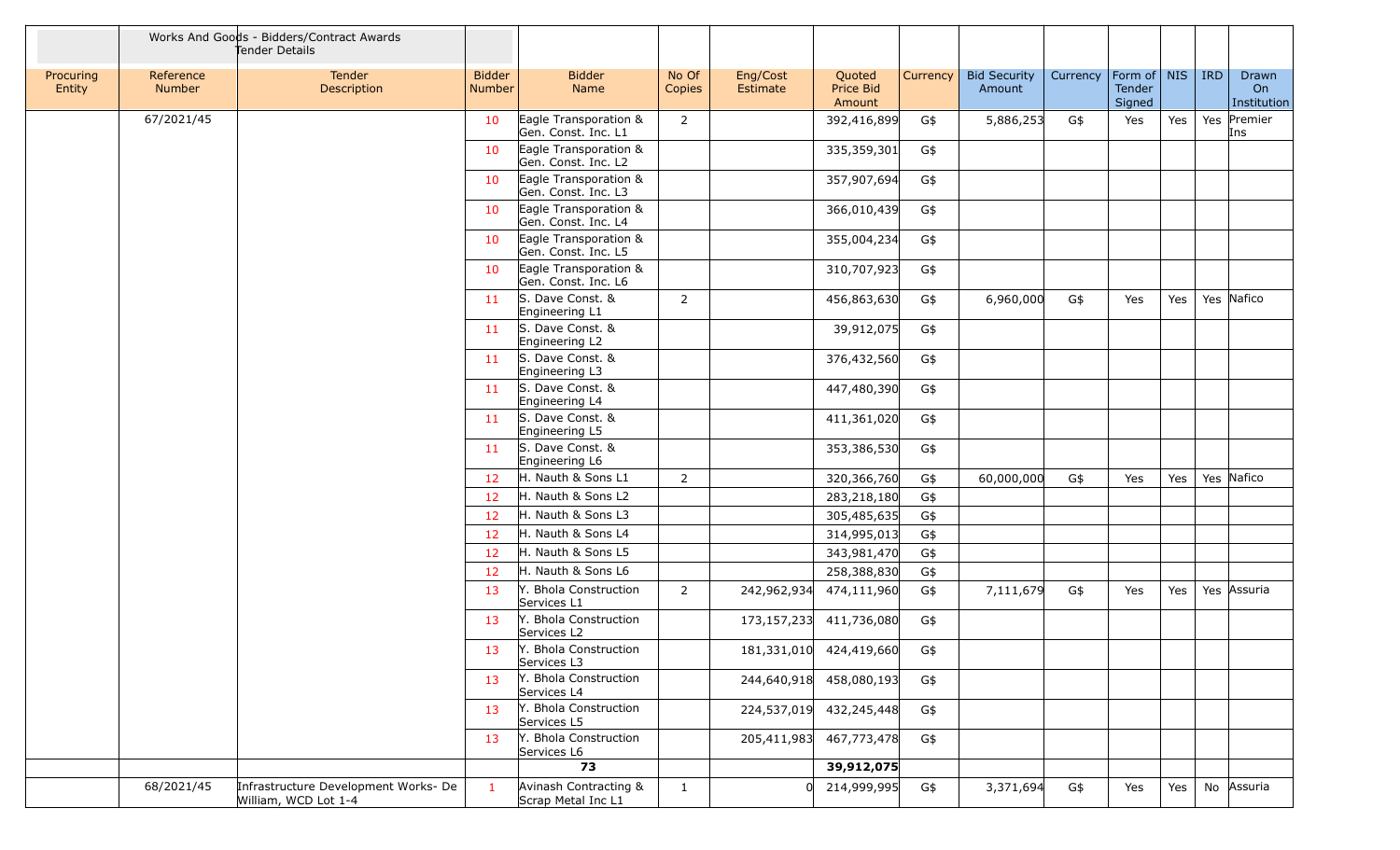|                     |                            | Works And Goods - Bidders/Contract Awards<br>Tender Details |                                |                                                   |                 |                      |                               |          |                               |          |                                 |     |            |                            |
|---------------------|----------------------------|-------------------------------------------------------------|--------------------------------|---------------------------------------------------|-----------------|----------------------|-------------------------------|----------|-------------------------------|----------|---------------------------------|-----|------------|----------------------------|
| Procuring<br>Entity | Reference<br><b>Number</b> | Tender<br>Description                                       | <b>Bidder</b><br><b>Number</b> | <b>Bidder</b><br>Name                             | No Of<br>Copies | Eng/Cost<br>Estimate | Quoted<br>Price Bid<br>Amount | Currency | <b>Bid Security</b><br>Amount | Currency | Form of NIS<br>Tender<br>Signed |     | <b>IRD</b> | Drawn<br>On<br>Institution |
|                     | 68/2021/45                 |                                                             | $\mathbf{1}$                   | Avinash Contracting &<br>Scrap Metal Inc L2       |                 |                      | 224,799,500                   | G\$      |                               |          |                                 |     |            |                            |
|                     |                            |                                                             | $\mathbf{1}$                   | Avinash Contracting &<br>Scrap Metal Inc L3       |                 |                      | 160,276,883                   | G\$      |                               |          |                                 |     |            |                            |
|                     |                            |                                                             | $\mathbf{1}$                   | Avinash Contracting &<br>Scrap Metal Inc L4       |                 |                      | 157,970,610                   | G\$      |                               |          |                                 |     |            |                            |
|                     |                            |                                                             | $\overline{2}$                 | A&N Enterprise L1                                 | $\overline{2}$  |                      | 127,939,670                   | G\$      | 2,232,336                     | G\$      | Yes                             | Yes |            | Yes Assuria                |
|                     |                            |                                                             | $\overline{2}$                 | A&N Enterprise L2                                 |                 |                      | 148,822,380                   | G\$      |                               |          |                                 |     |            |                            |
|                     |                            |                                                             | <sup>2</sup>                   | A&N Enterprise L3                                 |                 |                      | 99,716,752                    | G\$      |                               |          |                                 |     |            |                            |
|                     |                            |                                                             | $\overline{2}$                 | A&N Enterprise L4                                 |                 |                      | 1,006,473,096                 | G\$      |                               |          |                                 |     |            |                            |
|                     |                            |                                                             | 3                              | Kallco Guyana Inc L1                              | $\overline{2}$  |                      | 138,468,872                   | G\$      | 2,077,033                     | G\$      | Yes                             | Yes |            | Yes Premier                |
|                     |                            |                                                             | 3                              | Kallco Guyana Inc L2                              |                 |                      | 134,879,300                   | G\$      |                               |          |                                 |     |            |                            |
|                     |                            |                                                             | $\overline{3}$                 | Kallco Guyana Inc L3                              |                 |                      | 120,333,876                   | G\$      |                               |          |                                 |     |            |                            |
|                     |                            |                                                             | 3                              | Kallco Guyana Inc L4                              |                 |                      | 110,516,239                   | G\$      |                               |          |                                 |     |            |                            |
|                     |                            |                                                             | $\overline{4}$                 | Platinum Investment Inc                           | $\overline{2}$  |                      | 106,494,780                   | G\$      | 1,721,347                     | G\$      | Yes                             | Yes |            | Yes Premier<br>Ins         |
|                     |                            |                                                             | $\overline{4}$                 | Platinum Investment Inc<br>$\overline{2}$         |                 |                      | 114,664,095                   | G\$      |                               |          |                                 |     |            |                            |
|                     |                            |                                                             | $\overline{4}$                 | Platinum Investment Inc<br>3                      |                 |                      | 95,744,775                    | G\$      |                               |          |                                 |     |            |                            |
|                     |                            |                                                             | 4                              | Platinum Investment Inc<br>$\overline{A}$         |                 |                      | 85,221,485                    | G\$      |                               |          |                                 |     |            |                            |
|                     |                            |                                                             | 5                              | Khan's Entyerprise L1                             | $\overline{2}$  |                      | 164,143,035                   | G\$      | 6,975,000                     | G\$      | Yes                             | Yes |            | Yes Assuria                |
|                     |                            |                                                             | -5                             | Khan's Entyerprise L2                             |                 |                      | 174,112,995                   | G\$      |                               |          |                                 |     |            |                            |
|                     |                            |                                                             | -5                             | Khan's Entyerprise L3                             |                 |                      | 140,555,940                   | G\$      |                               |          |                                 |     |            |                            |
|                     |                            |                                                             | -5                             | Khan's Entyerprise L4                             |                 |                      | 129,417,960                   | G\$      |                               |          |                                 |     |            |                            |
|                     |                            |                                                             | 6                              | S. Dave Construction &<br>Engineering L1          | $\overline{2}$  |                      | 163,907,205                   | G\$      | 6,975,000                     | G\$      | Yes                             | Yes |            | Yes Nafico                 |
|                     |                            |                                                             | 6                              | S. Dave Construction &<br>Engineering L2          |                 |                      | 173,955,495                   | G\$      |                               |          |                                 |     |            |                            |
|                     |                            |                                                             | 6                              | S. Dave Construction &<br>Engineering L3          |                 |                      | 140,240,940                   | G\$      |                               |          |                                 |     |            |                            |
|                     |                            |                                                             | 6                              | S. Dave Construction &<br>Engineering L4          |                 |                      | 129,260,460                   | G\$      |                               |          |                                 |     |            |                            |
|                     |                            |                                                             | $\overline{7}$                 | Eagle TGransportation &<br>Gen. Const. Inc. L1    | $\overline{2}$  |                      | 164,524,742                   | G\$      | 2,467,871                     | G\$      | Yes                             | Yes |            | Yes Premier<br>Ins         |
|                     |                            |                                                             | <sup>7</sup>                   | Eagle TGransportation &<br>Gen. Const. Inc. L2    |                 |                      | 162,321,075                   | G\$      |                               |          |                                 |     |            |                            |
|                     |                            |                                                             | 7                              | Eagle TGransportation &<br>Gen. Const. Inc. L3    | $\overline{2}$  |                      | 140,824,530                   | G\$      |                               |          |                                 |     |            |                            |
|                     |                            |                                                             | $\overline{7}$                 | Eagle TGransportation $\&$<br>Gen. Const. Inc. L4 |                 |                      | 133,815,780                   | G\$      |                               |          |                                 |     |            |                            |
|                     |                            |                                                             | 8                              | <b>Bardon Construction</b><br>Services L1         | $\overline{2}$  |                      | 202,858,320                   | G\$      | 3,045,000                     | G\$      | Yes                             | Yes |            | Yes Nafico                 |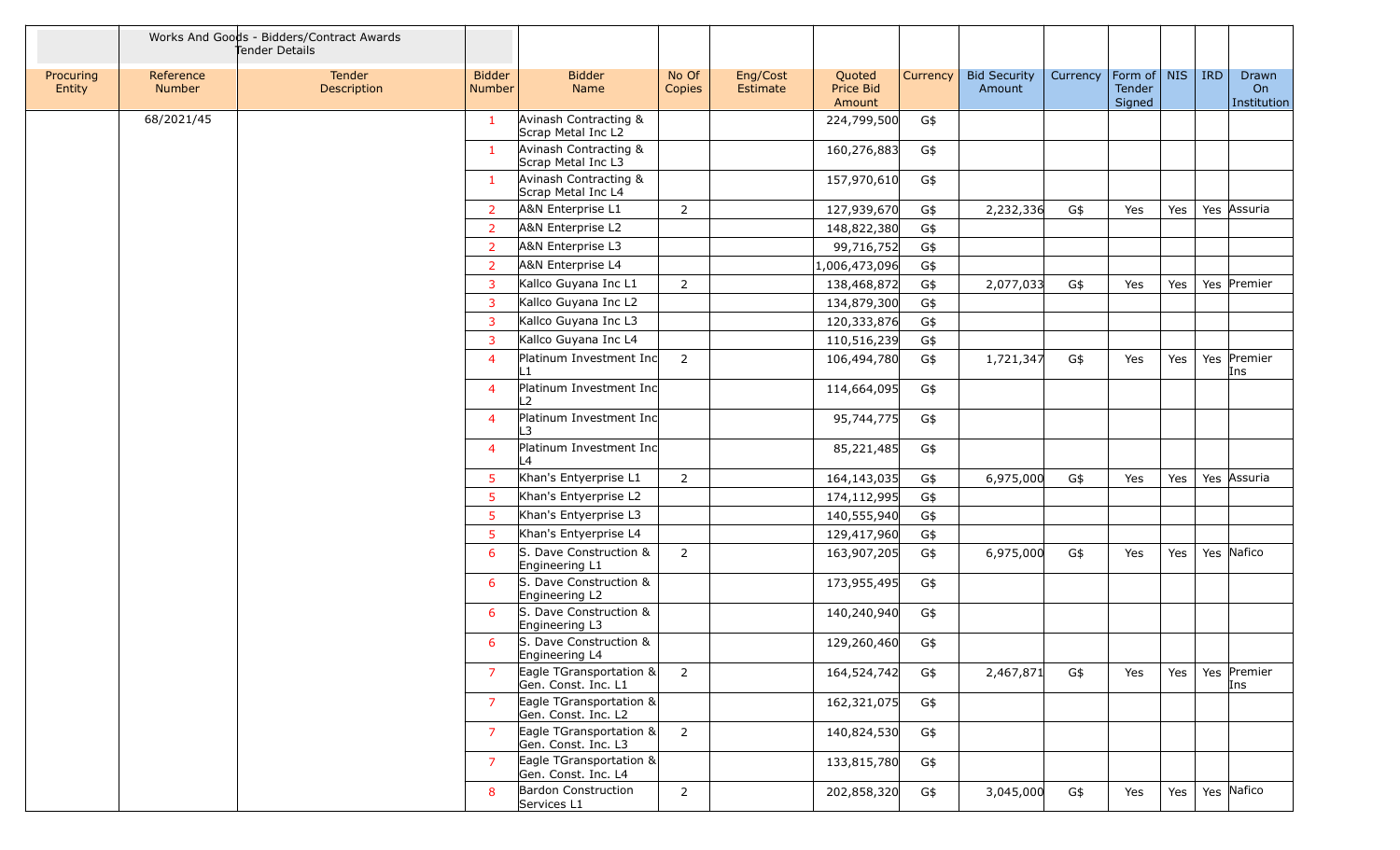|                     |                            | Works And Goods - Bidders/Contract Awards<br>Tender Details |                                |                                            |                 |                         |                               |          |                               |          |                                 |     |     |                            |
|---------------------|----------------------------|-------------------------------------------------------------|--------------------------------|--------------------------------------------|-----------------|-------------------------|-------------------------------|----------|-------------------------------|----------|---------------------------------|-----|-----|----------------------------|
| Procuring<br>Entity | Reference<br><b>Number</b> | Tender<br>Description                                       | <b>Bidder</b><br><b>Number</b> | <b>Bidder</b><br>Name                      | No Of<br>Copies | Eng/Cost<br>Estimate    | Quoted<br>Price Bid<br>Amount | Currency | <b>Bid Security</b><br>Amount | Currency | Form of NIS<br>Tender<br>Signed |     | IRD | Drawn<br>On<br>Institution |
|                     | 68/2021/45                 |                                                             | 8                              | Bardon Construction<br>Services L2         |                 |                         | 212,675,885                   | G\$      | 3,195,000                     | G\$      | Yes                             | Yes | Yes |                            |
|                     |                            |                                                             | 8                              | <b>Bardon Construction</b><br>Services L3  |                 |                         | 174,847,575                   | G\$      | 2,625,000                     | G\$      | Yes                             | Yes | Yes |                            |
|                     |                            |                                                             | 8                              | <b>Bardon Construction</b><br>Services L4  |                 |                         | 165,812,535                   | G\$      | 2,490,000                     | G\$      |                                 |     |     |                            |
|                     |                            |                                                             | -9                             | VS Engineering &<br>Investment L1          | 2               |                         | 163,403,205                   | G\$      | 6,975,000                     | G\$      | Yes                             | Yes |     | Yes Nafico                 |
|                     |                            |                                                             | -9                             | VS Engineering &<br>Investment L2          |                 |                         | 173,531,400                   | G\$      |                               |          |                                 |     |     |                            |
|                     |                            |                                                             | 9                              | VS Engineering &<br>Investment L3          |                 |                         | 139,608,000                   | G\$      |                               |          |                                 |     |     |                            |
|                     |                            |                                                             | -9                             | VS Engineering &<br>Investment L4          |                 |                         | 128,613,240                   | G\$      |                               |          |                                 |     |     |                            |
|                     |                            |                                                             | 10                             | Puran Bros. Disposl Inc.<br>$\mathbf{1}$   | 2               | 102,006,083 123,237,502 |                               | G\$      | 1,956,046                     | G\$      | Yes                             | Yes |     | Yes Assuria                |
|                     |                            |                                                             | 10                             | Puran Bros. Disposl Inc.<br>-2             |                 | 108,471,668 130,403,070 |                               | G\$      |                               |          |                                 |     |     |                            |
|                     |                            |                                                             | 10                             | Puran Bros. Disposl Inc.<br>3              |                 | 86,167,883              | 101,877,037                   | G\$      |                               |          |                                 |     |     |                            |
|                     |                            |                                                             | 10                             | Puran Bros. Disposl Inc.<br>$\overline{A}$ |                 | 82,024,343              | 99,014,632                    | G\$      |                               |          |                                 |     |     |                            |
|                     |                            |                                                             | 11                             | Y. Bhola Const. Sers. L1                   | 2               |                         | 171,513,143                   | G\$      | 2,705,203                     | G\$      | Yes                             | Yes |     | Yes Assuria                |
|                     |                            |                                                             | 11                             | Y. Bhola Const. Sers. L2                   |                 |                         | 180,346,898                   | G\$      |                               |          |                                 |     |     |                            |
|                     |                            |                                                             | 11                             | Y. Bhola Const. Sers. L3                   |                 |                         | 136,471,388                   | G\$      |                               |          |                                 |     |     |                            |
|                     |                            |                                                             | -11                            | Y. Bhola Const. Sers. L4                   |                 |                         | 136,251,413                   | G\$      |                               |          |                                 |     |     |                            |
|                     |                            |                                                             | 12                             | Abdul Gafor Gen. Const.<br>Sawmilling L2   | $\overline{2}$  |                         | 100,818,995                   | G\$      | 2,764,000                     | G\$      | Yes                             | Yes |     | Yes Cariucom               |
|                     |                            |                                                             | 12                             | Abdul Gafor Gen. Const.<br>Sawmilling L3   |                 |                         | 83,437,200                    | G\$      |                               |          |                                 |     |     |                            |
|                     |                            |                                                             |                                | 46                                         |                 |                         | 83,437,200                    |          |                               |          |                                 |     |     |                            |
|                     | 69/2021/45                 | Infrastructure Development Works-<br>Edinburg, WCD Lots 1-2 | $\mathbf{1}$                   | S. Maraj Contyracting<br>Services L1       | 2               | <sub>0</sub>            | 650,890,850                   | G\$      | 1,301,782                     | G\$      | Yes                             | Yes |     | Yes Assuria                |
|                     |                            |                                                             | -1                             | S. Maraj Contyracting<br>Services L2       |                 |                         | 56,027,423                    | G\$      |                               |          |                                 |     |     |                            |
|                     |                            |                                                             | 2                              | Kallco Guyana Inc L1                       | $\overline{2}$  |                         | 80,408,572                    | G\$      | 1,608,171                     | G\$      | Yes                             | Yes |     | Yes Premier<br>Ins         |
|                     |                            |                                                             | $\overline{2}$                 | Kallco Guyana Inc L2                       |                 |                         | 76,889,016                    | G\$      |                               |          |                                 |     |     |                            |
|                     |                            |                                                             | 3                              | <b>Bardon Construction</b><br>Services L1  | $\overline{2}$  |                         | 146,185,620                   | G\$      | 2,205,000                     | G\$      | Yes                             | Yes |     | Yes Nafico                 |
|                     |                            |                                                             | 3                              | <b>Bardon Construction</b><br>Services L2  |                 |                         | 120,709,785                   | G\$      | 1,815,000                     | G\$      |                                 |     |     |                            |
|                     |                            |                                                             | $\overline{4}$                 | Puran Bros. Disposal Inc<br>$\mathbf{-1}$  | $\overline{2}$  |                         | 75,083,872                    | G\$      | 1,501,677                     | G\$      | Yes                             | Yes |     | Yes Assuria                |
|                     |                            |                                                             | $\overline{4}$                 | Puran Bros. Disposal Inc<br>$\overline{2}$ |                 |                         | 60,552,660                    | G\$      |                               |          |                                 |     |     |                            |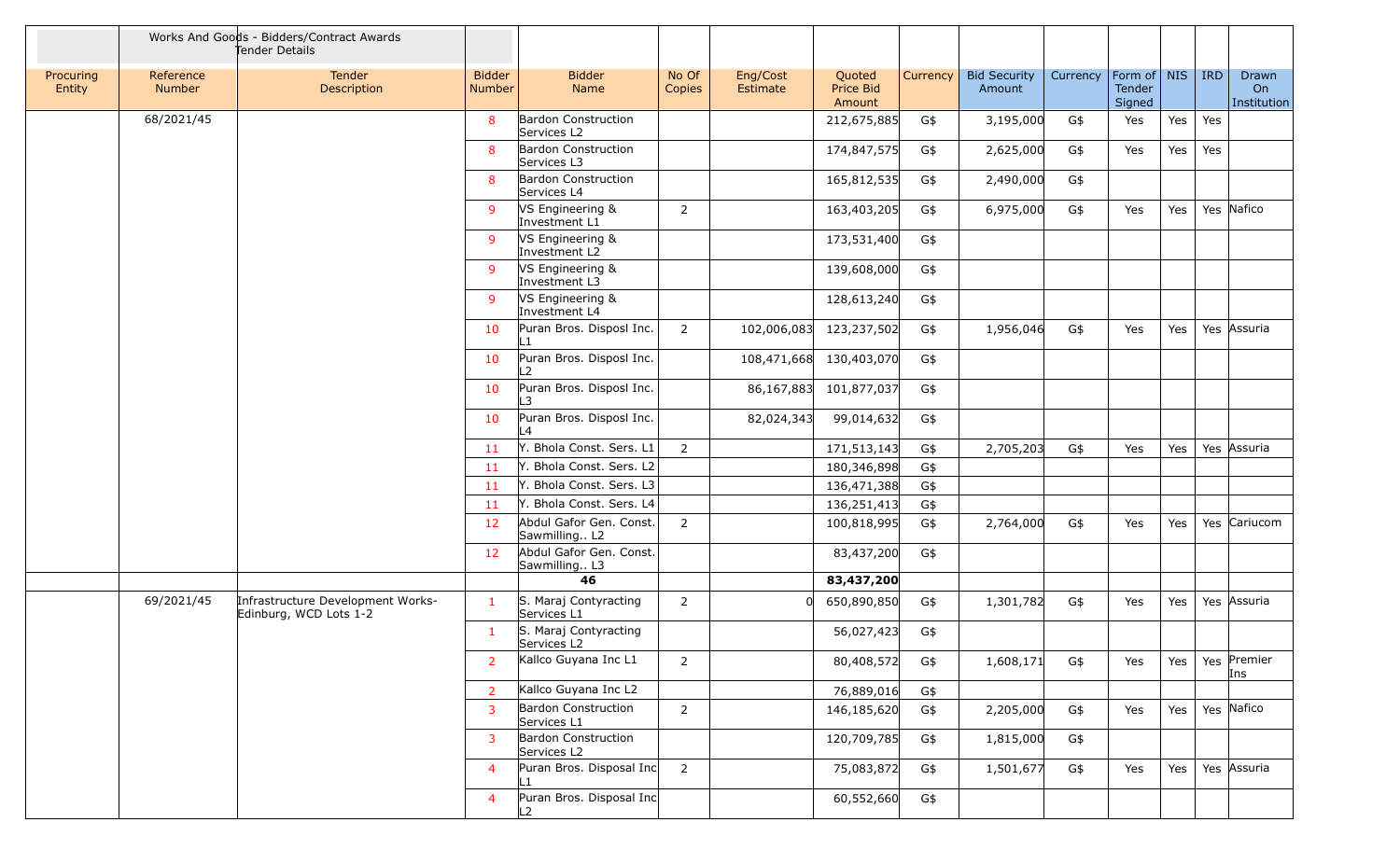|                     |                     | Works And Goods - Bidders/Contract Awards<br>Fender Details |                                |                                                |                 |                      |                               |          |                               |          |                                   |            |            |                                 |
|---------------------|---------------------|-------------------------------------------------------------|--------------------------------|------------------------------------------------|-----------------|----------------------|-------------------------------|----------|-------------------------------|----------|-----------------------------------|------------|------------|---------------------------------|
| Procuring<br>Entity | Reference<br>Number | <b>Tender</b><br>Description                                | <b>Bidder</b><br><b>Number</b> | <b>Bidder</b><br>Name                          | No Of<br>Copies | Eng/Cost<br>Estimate | Quoted<br>Price Bid<br>Amount | Currency | <b>Bid Security</b><br>Amount | Currency | Form of   NIS<br>Tender<br>Signed |            | <b>IRD</b> | Drawn<br>On<br>Institution      |
|                     | 69/2021/45          |                                                             | 5                              | JPM General Const. &<br>Eng. Services L1       | 2               |                      | 57,380,720                    | G\$      | 2,000,000                     | G\$      | Yes                               | Yes        |            | Yes Caricom                     |
|                     |                     |                                                             | 5                              | JPM General Const. &<br>Eng. Services L2       |                 |                      | 42,087,339                    | G\$      |                               |          |                                   |            |            |                                 |
|                     |                     |                                                             | 6                              | S. Dave Construction &<br>Engineering L1       | $\overline{2}$  |                      | 109,302,060                   | G\$      | 1,650,000                     | G\$      | Yes                               | Yes        |            | Yes Nafico                      |
|                     |                     |                                                             | 6                              | S. Dave Construction &<br>Engineering L2       |                 |                      | 89,102,320                    | G\$      |                               |          |                                   |            |            |                                 |
|                     |                     |                                                             | $\overline{7}$                 | D. S Engineering &<br>Investment L1            | 2               |                      | 108,849,720                   | G\$      | 1,650,000                     | G\$      | Yes                               | Yes        |            | Yes Assuria                     |
|                     |                     |                                                             | $\overline{7}$                 | D. S Engineering &<br>Investment L12           |                 |                      | 88,270,770                    | G\$      |                               |          |                                   |            |            |                                 |
|                     |                     |                                                             | -8                             | Khan's Enterprise L1                           | $\overline{2}$  |                      | 109,007,220                   | G\$      | 1,650,000                     | G\$      | Yes                               | Yes        |            | Yes Assuria                     |
|                     |                     |                                                             | 8                              | Khan's Enterprise L2                           |                 |                      | 89,259,870                    | G\$      |                               |          |                                   |            |            |                                 |
|                     |                     |                                                             | 9                              | Roopan Ramoutar<br>Investment L1               | 2               |                      | 138,964,245                   | G\$      | 2,715,850                     | G\$      | Yes                               | Yes        |            | Yes Assuria                     |
|                     |                     |                                                             | -9                             | Roopan Ramoutar<br>Investment L2               |                 |                      | 81,056,645                    | G\$      |                               |          |                                   |            |            |                                 |
|                     |                     |                                                             | 10                             | S&D Construction                               | -1              |                      | U                             | G\$      | 1,597,184                     | G\$      | No                                | Yes        | No         | Premier<br>Not com.<br>nor sign |
|                     |                     |                                                             | 11                             | Ivor Allen L2                                  |                 |                      | 52,125,203                    | G\$      |                               |          |                                   |            |            |                                 |
|                     |                     |                                                             | -11                            | Ivor Allen L1                                  | $\overline{2}$  |                      | 70,976,588                    | G\$      | 1,419,540                     | G\$      | Yes                               | Yes        |            | Yes Assuria                     |
|                     |                     |                                                             | 12                             | Y. Bhola Construction<br>Services L12          |                 | 40,099,920           | 80,443,440                    | G\$      |                               |          |                                   |            |            |                                 |
|                     |                     |                                                             | 12                             | Y. Bhola Construction<br>Services L1           | $\overline{2}$  | 57,586,620           | 107,245,898                   | G\$      | 16,087,688                    | G\$      | Yes                               | <b>Yes</b> |            | Yes Assuria                     |
|                     |                     |                                                             |                                | 23                                             |                 |                      | O                             |          |                               |          |                                   |            |            |                                 |
|                     | 70/2021/45          | Infrastructure Development Works-<br>Cummings Lodge         | $\mathbf{1}$                   | Avinash Contracting &<br>Scrap Metal Inc       | $\overline{2}$  | 0l                   | 554,024,153                   | G\$      | 5,540,242                     | G\$      | Yes                               | Yes        |            | No Assuria                      |
|                     |                     |                                                             | 2                              | Platinum Investment<br>Inc                     | 2               |                      | 304,242,960                   | G\$      | 4,496,549                     | G\$      | Yes                               | Yes        |            | Yes Premier<br>Ins              |
|                     |                     |                                                             | 3                              | AJM Enterprise                                 | $\overline{2}$  |                      | 321,189,859                   | G\$      | 4,817,848                     | G\$      | Yes                               | Yes        |            | Yes Nafico                      |
|                     |                     |                                                             | $\overline{4}$                 | Ivor Allen                                     | $\overline{2}$  |                      | 212,559,270                   | G\$      | 4,423,100                     | G\$      | Yes                               | Yes        |            | Yes Assuria                     |
|                     |                     |                                                             | 5                              | Premium Contrcating<br>Services & Supplies Inc | 2               |                      | 323,399,265                   | G\$      |                               |          | Yes                               | Yes $ $    |            | Yes No Bid<br>Sec.              |
|                     |                     |                                                             | 6                              | Romel Jagrop General<br>Contrcating Serviceds  | $\overline{2}$  |                      | 263,783,520                   | G\$      | 3,956,753                     | G\$      | Yes                               | Yes        |            | Yes Assuria                     |
|                     |                     |                                                             | $\overline{7}$                 | K. P Thomas & Sons<br>Contrcating Inc          | $\overline{2}$  |                      | 469,829,903                   | G\$      | 6,014,707                     | G\$      | Yes                               | Yes        |            | Yes Assuria                     |
|                     |                     |                                                             | 8                              | Chungs Global Inc                              | $\overline{2}$  |                      | 319,245,045                   | G\$      | 5,010,000                     | G\$      | Yes                               | Yes        |            | Yes Nafico                      |
|                     |                     |                                                             | 9                              | XL Engineering                                 | $\overline{2}$  |                      | 323,399,265                   | G\$      | 4,996,570                     | G\$      | Yes                               | Yes        |            | Yes Premier<br>Ins              |
|                     |                     |                                                             | 10                             | Kallco Guyana Inc                              | $2^{\circ}$     |                      | 480,009,883                   | G\$      | 7,201,348                     | G\$      | Yes                               | Yes        |            | Yes Premier                     |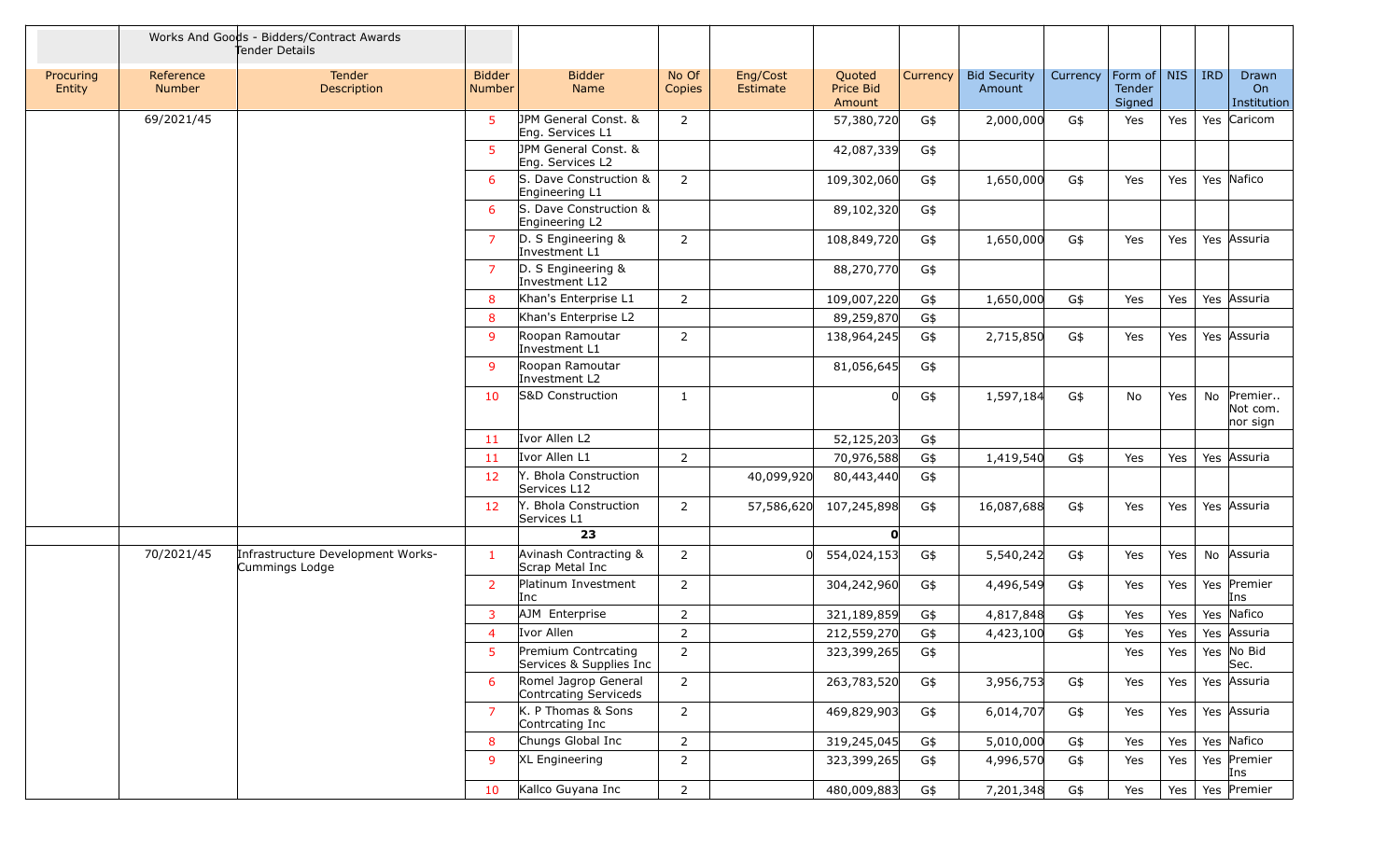|                     |                     | Works And Goods - Bidders/Contract Awards<br>Tender Details              |                                |                                                    |                 |                      |                               |          |                               |          |                                   |     |     |                            |
|---------------------|---------------------|--------------------------------------------------------------------------|--------------------------------|----------------------------------------------------|-----------------|----------------------|-------------------------------|----------|-------------------------------|----------|-----------------------------------|-----|-----|----------------------------|
| Procuring<br>Entity | Reference<br>Number | Tender<br>Description                                                    | <b>Bidder</b><br><b>Number</b> | <b>Bidder</b><br>Name                              | No Of<br>Copies | Eng/Cost<br>Estimate | Quoted<br>Price Bid<br>Amount | Currency | <b>Bid Security</b><br>Amount | Currency | Form of   NIS<br>Tender<br>Signed |     | IRD | Drawn<br>On<br>Institution |
|                     | 70/2021/45          |                                                                          | 11                             | Eron Lall Civil<br>Engineering Works               | $\overline{2}$  |                      | 263,189,300                   | G\$      | 4,147,500                     | G\$      | Yes                               | Yes |     | Yes Assuria                |
|                     |                     |                                                                          | 12                             | Doodnauth's<br>Construction & Supplies             | $\overline{2}$  |                      | 267,312,780                   | G\$      | 4,009,692                     | G\$      | Yes                               | Yes |     | Yes Premier<br>Ins.        |
|                     |                     |                                                                          | 13                             | <b>Vals Construction</b>                           | $\overline{2}$  |                      | 324,434,255                   | G\$      | 4,866,514                     | G\$      | Yes                               | Yes |     | Yes Premier<br>Ins         |
|                     |                     |                                                                          | 14                             | J.S Guyana Inc                                     | $\overline{2}$  |                      | 303,725,453                   | G\$      | 4,555,882                     | G\$      | Yes                               | Yes |     | Yes Premier<br>IIns        |
|                     |                     |                                                                          | 15                             | STP Investments Inc                                | $\overline{2}$  |                      | 279,917,715                   | G\$      | 4,200,000                     | G\$      | Yes                               | Yes |     | Yes Premier<br>Ins         |
|                     |                     |                                                                          | 16                             | H. Nauth & Sons                                    | $\overline{2}$  |                      | 298,517,625                   | G\$      | 4,500,000                     | G\$      | Yes                               | Yes | Yes |                            |
|                     |                     |                                                                          | 17                             | Sawah Investments Inc                              | $\overline{2}$  | 141,443,712          | 264,449,176                   | G\$      | 4,000,000                     | G\$      | Yes                               | Yes |     | Yes Premier<br>Ins         |
|                     |                     |                                                                          |                                | 17 <sub>2</sub>                                    |                 |                      | 212,559,270                   |          |                               |          |                                   |     |     |                            |
|                     | 71/2021/45          | Infrastructure Development Works-<br>Vigilance, Bladen Hall, Strathespey | $\overline{1}$                 | Navin & Sonns<br>Construction                      | $\overline{2}$  | $\Omega$             | 239,496,033                   | G\$      | 3,592,440                     | G\$      | Yes                               | Yes |     | Yes Assuria                |
|                     |                     |                                                                          | $\overline{2}$                 | Ivor Allen                                         | $\overline{2}$  |                      | 294,873,174                   | G\$      | 3,188,400                     | G\$      | Yes                               | Yes |     | Yes Assuria                |
|                     |                     |                                                                          | 3                              | Doodnauth's<br>Construction & Supplies             | $\overline{2}$  |                      | 203,491,050                   | G\$      | 3,052,366                     | G\$      | Yes                               | Yes |     | Yes Premier<br>Ins         |
|                     |                     |                                                                          | $\overline{4}$                 | M&B Construction                                   | $\overline{2}$  |                      | 240,544,626                   | G\$      | 3,596,830                     | G\$      | Yes                               | Yes |     | Yes Assuria                |
|                     |                     |                                                                          | 5                              | R. Kissoon Contracting<br>Service                  | $\overline{2}$  |                      | 274,681,365                   | G\$      | 4,125,000                     | G\$      | Yes                               | Yes |     | Yes GTM                    |
|                     |                     |                                                                          | 6                              | Romell Jagroop General<br>Construction Services    | $\overline{2}$  |                      | 195,149,136                   | G\$      | 2,927,237                     | G\$      | Yes                               | Yes |     | Yes Assuria                |
|                     |                     |                                                                          | $\overline{7}$                 | Chungs Global Inc                                  | $\overline{2}$  |                      | 2,258,222,470                 | G\$      | 5,010,000                     | G\$      | Yes                               | Yes |     | Yes Nafico                 |
|                     |                     |                                                                          | 8                              | JS Guyana Inc                                      | $\overline{2}$  |                      | 330,786,469                   | G\$      | 4,961,797                     | G\$      | Yes                               | Yes |     | Yes Premier<br>Ins         |
|                     |                     |                                                                          | 9                              | Kallco Guyana Inc                                  | $\overline{2}$  |                      | 278,455,111                   | G\$      | 4,176,827                     | G\$      | Yes                               | Yes |     | Yes Premier<br>Ins         |
|                     |                     |                                                                          | 10                             | Mohamed's Excavating<br>Const. Inc                 | $\overline{2}$  |                      | 209,732,513                   | G\$      | 3,145,988                     | G\$      | Yes                               | Yes |     | Yes Assuria                |
|                     |                     |                                                                          | 11                             | H. Nauth & Sons                                    | $2^{\circ}$     | 157,652,880          | 214,191,600                   | G\$      | 4,500,000                     | G\$      | Yes                               | Yes |     | Yes NAFICO                 |
|                     |                     |                                                                          |                                | 11                                                 |                 |                      | 195,149,136                   |          |                               |          |                                   |     |     |                            |
|                     | 72/2021/45          | Infrastructure Development Works-<br>Lethem 1-5                          | -1                             | V. Dalip Enterprise L5                             |                 |                      | 235,334,505                   | G\$      | 3,900,000                     | G\$      |                                   |     |     |                            |
|                     |                     |                                                                          | $\mathbf{1}$                   | V. Dalip Enterprise L4                             |                 |                      | 114,157,680                   | G\$      | 2,700,000                     | G\$      |                                   |     |     |                            |
|                     |                     |                                                                          | $\mathbf{1}$                   | V. Dalip Enterprise L3                             |                 |                      | 164,330,880                   | G\$      | 2,700,000                     | G\$      |                                   |     |     |                            |
|                     |                     |                                                                          | $\mathbf{1}$                   | V. Dalip Enterprise L2                             | $2^{\circ}$     |                      | 235,638,165                   | G\$      | 3,750,000                     | G\$      |                                   |     |     |                            |
|                     |                     |                                                                          | $\mathbf{1}$                   | V. Dalip Enterprise L1                             | $\overline{2}$  |                      | 123,754,680                   | G\$      | 2,100,000                     | G\$      | Yes                               | Yes |     | Yes Premier<br>Ins         |
|                     |                     |                                                                          | 2                              | <b>J&amp;R</b> General<br>Construction Services L5 |                 |                      | 343,712,985                   | G\$      |                               |          |                                   |     |     |                            |
|                     |                     |                                                                          | 2                              | <b>J&amp;R</b> General<br>Construction Services L4 |                 |                      | 144,274,515                   | G\$      |                               |          |                                   |     |     |                            |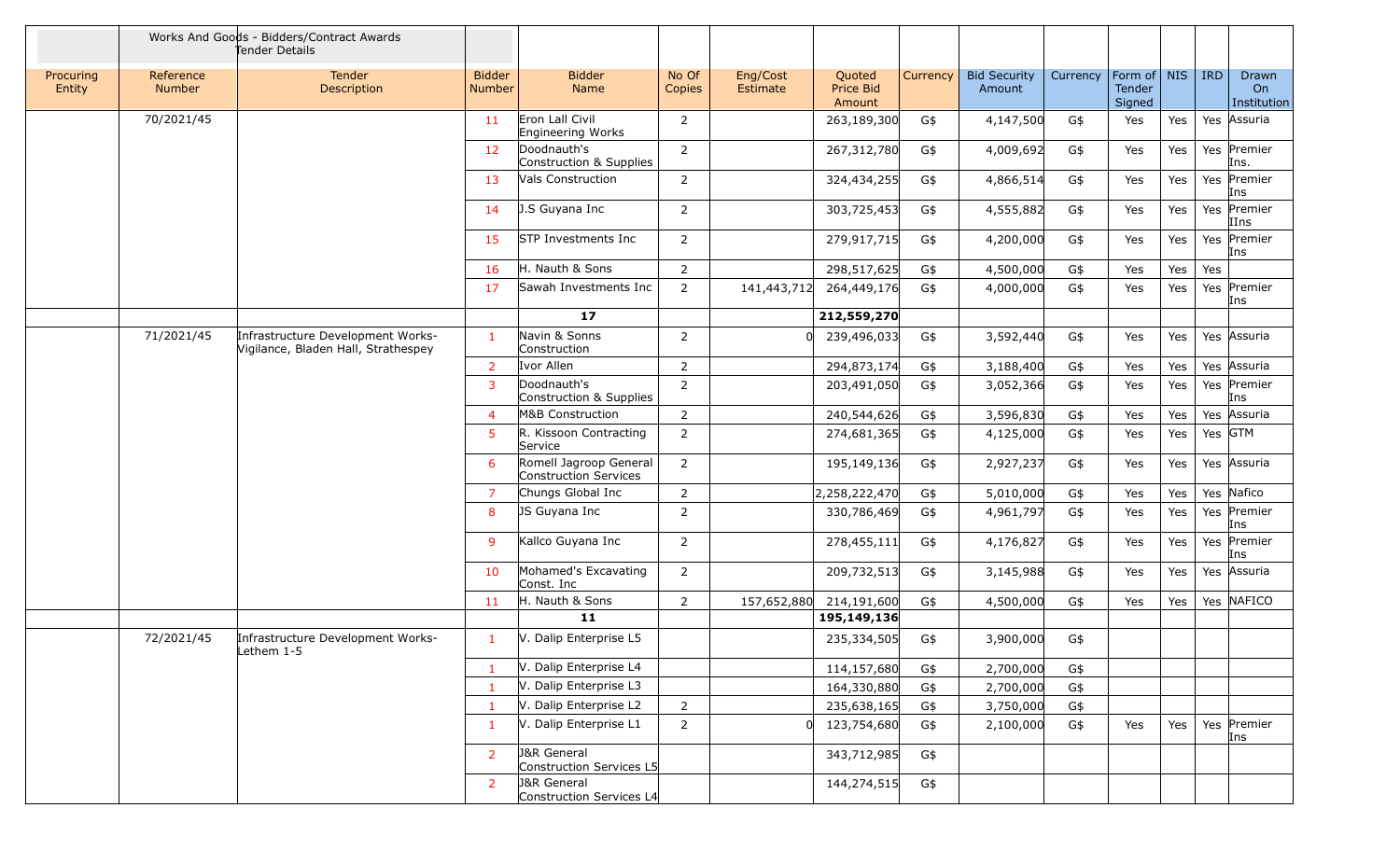|                     |                     | Works And Goods - Bidders/Contract Awards<br>Tender Details          |                                |                                                    |                 |                      |                               |          |                               |          |                                   |     |     |                                                       |
|---------------------|---------------------|----------------------------------------------------------------------|--------------------------------|----------------------------------------------------|-----------------|----------------------|-------------------------------|----------|-------------------------------|----------|-----------------------------------|-----|-----|-------------------------------------------------------|
| Procuring<br>Entity | Reference<br>Number | Tender<br>Description                                                | <b>Bidder</b><br><b>Number</b> | <b>Bidder</b><br>Name                              | No Of<br>Copies | Eng/Cost<br>Estimate | Quoted<br>Price Bid<br>Amount | Currency | <b>Bid Security</b><br>Amount | Currency | Form of   NIS<br>Tender<br>Signed |     | IRD | Drawn<br>On<br>Institution                            |
|                     | 72/2021/45          |                                                                      | 2                              | J&R General<br>Construction Services L3            |                 |                      | 244,185,690                   | G\$      |                               |          |                                   |     |     |                                                       |
|                     |                     |                                                                      | $\overline{2}$                 | <b>J&amp;R</b> General<br>Construction Services L2 |                 |                      | 340,964,085                   | G\$      |                               |          |                                   |     |     |                                                       |
|                     |                     |                                                                      | $\overline{2}$                 | <b>J&amp;R</b> General<br>Construction Services L1 | $\overline{2}$  |                      | 170,841,195                   | G\$      | 5,155,695                     | G\$      | Yes                               | Yes |     | Yes Premier<br>Ins                                    |
|                     |                     |                                                                      | $\overline{3}$                 | AG Mining & Const. L4                              | $\overline{2}$  |                      | 148,493,625                   | G\$      | 2,227,404                     | G\$      | Yes                               | Yes |     | Yes Nafico                                            |
|                     |                     |                                                                      | $\overline{4}$                 | Theodore Faria General<br>Contracting & Ser. L5    |                 |                      | 241,906,665                   | G\$      |                               |          |                                   |     |     |                                                       |
|                     |                     |                                                                      | $\overline{4}$                 | Theodore Faria General<br>Contracting & Ser. L4    |                 |                      | 188,273,650                   | G\$      |                               |          |                                   |     |     |                                                       |
|                     |                     |                                                                      | $\overline{4}$                 | Theodore Faria General<br>Contracting & Ser. L3    |                 |                      | 170,235,135                   | G\$      |                               |          |                                   |     |     |                                                       |
|                     |                     |                                                                      | $\overline{4}$                 | Theodore Faria General<br>Contracting & Ser. L2    |                 |                      | 246,205,365                   | G\$      |                               |          |                                   |     |     |                                                       |
|                     |                     |                                                                      | $\overline{4}$                 | Theodore Faria General<br>Contracting & Ser. L1    | $\overline{2}$  |                      | 124,653,060                   | G\$      | 3,693,080                     | G\$      | Yes                               | Yes |     | Yes Caricom                                           |
|                     |                     |                                                                      | 5                              | R. Kissoon Contrcating<br>Services L5              | $\overline{2}$  |                      | 335,820,345                   | G\$      |                               |          |                                   |     |     |                                                       |
|                     |                     |                                                                      | 5                              | R. Kissoon Contrcating<br>Services L4              |                 |                      | 188,181,000                   | G\$      |                               |          |                                   |     |     |                                                       |
|                     |                     |                                                                      | 5                              | R. Kissoon Contrcating<br>Services L3              |                 |                      | 298,106,665                   | G\$      |                               |          |                                   |     |     |                                                       |
|                     |                     |                                                                      | 5                              | R. Kissoon Contrcating<br>Services L2              |                 |                      | 371,778,645                   | G\$      |                               |          |                                   |     |     |                                                       |
|                     |                     |                                                                      | 5                              | R. Kissoon Contrcating<br>Services L1              | $\overline{2}$  |                      | 193,237,896                   | G\$      | 10,620,000                    | G\$      | Yes                               | Yes |     | Yes GTM                                               |
|                     |                     |                                                                      | 6                              | H. Nauth & Sons L5                                 |                 | 240,372,741          | 295,962,398                   | G\$      |                               |          |                                   |     |     |                                                       |
|                     |                     |                                                                      | 6                              | H. Nauth & Sons L4                                 |                 |                      | 169,624,576 140,208,653       | G\$      |                               |          |                                   |     |     |                                                       |
|                     |                     |                                                                      | 6                              | H. Nauth & Sons L3                                 |                 |                      | 169,624,576 215,369,595       | G\$      |                               |          |                                   |     |     |                                                       |
|                     |                     |                                                                      | 6                              | H. Nauth & Sons L2                                 |                 | 238,861,602          | 298,215,173                   | G\$      |                               |          |                                   |     |     |                                                       |
|                     |                     |                                                                      | 6                              | H. Nauth & Sons L1<br>26                           | $\overline{2}$  | 124,826,877          | 152,220,600<br>114,157,680    | G\$      | 4,500,000                     | G\$      | Yes                               | Yes |     | Yes Nafico                                            |
|                     | 73/2021/45          | Infrastructure Development Works-<br>Amelia's Ward, Linden - Lot 1-4 | $\mathbf{1}$                   | Sawah Invbestments<br>Inc L <sub>4</sub>           |                 |                      | <sup>0</sup>                  |          | 1,400,000                     | G\$      |                                   |     |     |                                                       |
|                     |                     |                                                                      | $\mathbf{1}$                   | Sawah Invbestments<br>Inc $L3$                     |                 |                      | $\Omega$                      | G\$      | 1,900,000                     | G\$      |                                   |     |     |                                                       |
|                     |                     |                                                                      | $\mathbf{1}$                   | Sawah Invbestments<br>Inc L <sub>2</sub>           |                 |                      | 0                             |          | 1,800,000                     | G\$      |                                   |     |     |                                                       |
|                     |                     |                                                                      | $\mathbf{1}$                   | Sawah Invbestments<br>Inc L1                       | $2^{\circ}$     | <sup>0</sup>         | $\Omega$                      | G\$      | 2,200,000                     | G\$      | No                                | Yes |     | Yes FTP not<br>com. but<br>signed.,<br>Premier<br>Ins |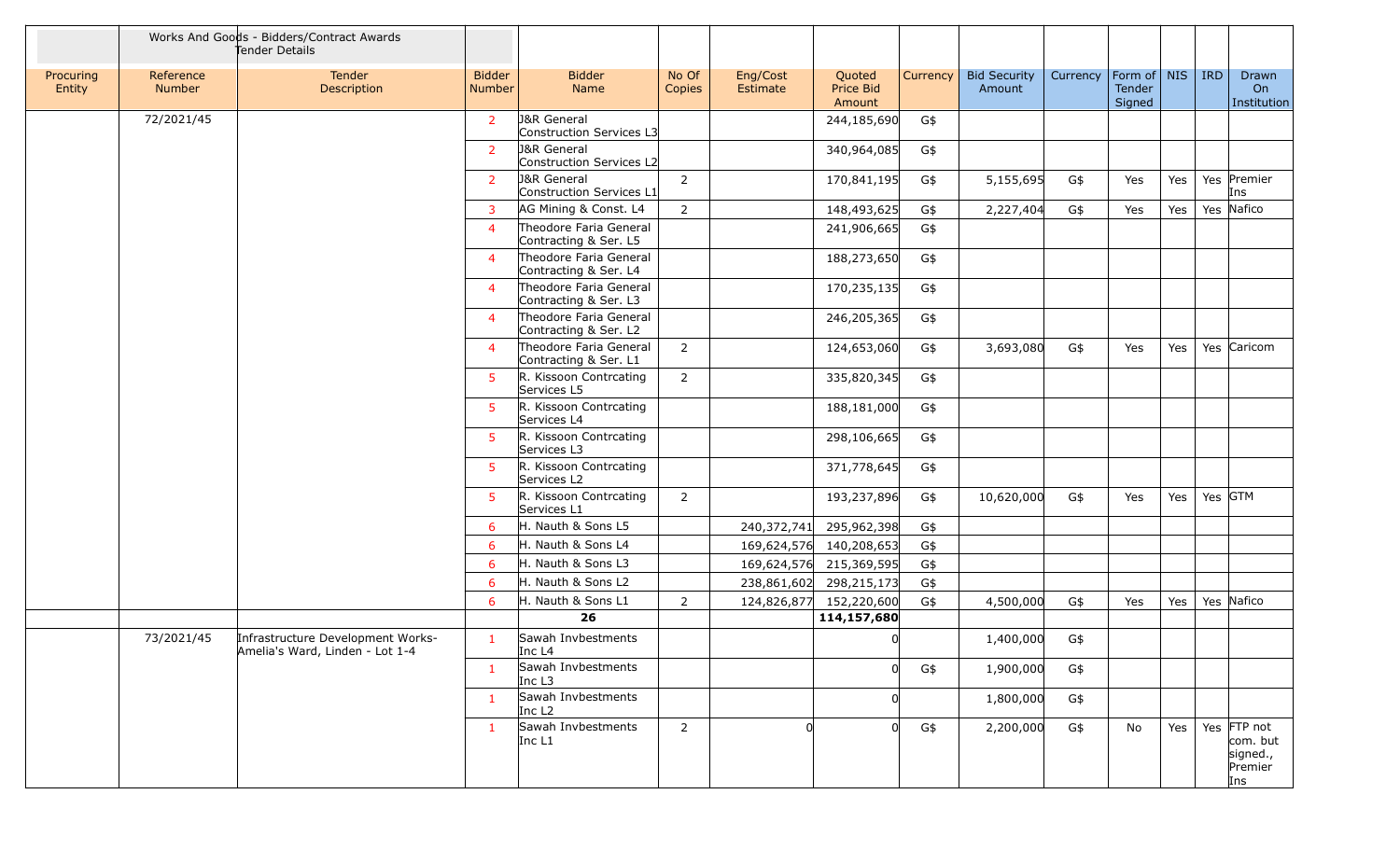|                     |                            | Works And Goods - Bidders/Contract Awards<br>Tender Details |                                |                                                        |                 |                      |                               |          |                               |          |                                         |     |            |                            |
|---------------------|----------------------------|-------------------------------------------------------------|--------------------------------|--------------------------------------------------------|-----------------|----------------------|-------------------------------|----------|-------------------------------|----------|-----------------------------------------|-----|------------|----------------------------|
| Procuring<br>Entity | Reference<br><b>Number</b> | Tender<br>Description                                       | <b>Bidder</b><br><b>Number</b> | <b>Bidder</b><br>Name                                  | No Of<br>Copies | Eng/Cost<br>Estimate | Quoted<br>Price Bid<br>Amount | Currency | <b>Bid Security</b><br>Amount | Currency | Form of $\vert$ NIS<br>Tender<br>Signed |     | <b>IRD</b> | Drawn<br>On<br>Institution |
|                     | 73/2021/45                 |                                                             | 2                              | Builders Eng. &<br>Architectural<br>Consultancy L4     |                 |                      | 117,864,022                   | G\$      |                               |          |                                         |     |            |                            |
|                     |                            |                                                             | <sup>2</sup>                   | Builders Eng. &<br>Architectural<br>Consultancy L3     |                 |                      | 152,394,007                   | G\$      |                               |          |                                         |     |            |                            |
|                     |                            |                                                             | <sup>2</sup>                   | Builders Eng. &<br>Architectural<br>Consultancy L2     |                 |                      | 145,192,320                   | G\$      |                               |          |                                         |     |            |                            |
|                     |                            |                                                             | $\overline{2}$                 | Builders Eng. &<br>Architectural<br>Consultancy L1     | $\overline{2}$  |                      | 186,307,852                   | G\$      | 2,794,617                     | G\$      | Yes                                     | Yes |            | Yes Assuria                |
|                     |                            |                                                             | 3                              | Kallco Guyana Inc L4                                   |                 |                      | 149,849,755                   | G\$      |                               |          |                                         |     |            |                            |
|                     |                            |                                                             | $\overline{3}$                 | Kallco Guyana Inc L3                                   |                 |                      | 406,524,795                   | G\$      |                               |          |                                         |     |            |                            |
|                     |                            |                                                             | 3                              | Kallco Guyana Inc L2                                   |                 |                      | 195,524,795                   | G\$      |                               |          |                                         |     |            |                            |
|                     |                            |                                                             | 3                              | Kallco Guyana Inc L1                                   | 2               |                      | 218,769,385                   | G\$      | 6,099,676                     | G\$      | Yes                                     | Yes |            | Yes Premier<br>Ins         |
|                     |                            |                                                             | $\overline{4}$                 | Chungs Global Inc L4                                   |                 |                      | 155,387,127                   | G\$      |                               |          |                                         |     |            |                            |
|                     |                            |                                                             | $\overline{4}$                 | Chungs Global Inc L3                                   |                 |                      | 187,643,820                   | G\$      |                               |          |                                         |     |            |                            |
|                     |                            |                                                             | $\overline{4}$                 | Chungs Global Inc L2                                   |                 |                      | 183,417,301                   | G\$      |                               |          |                                         |     |            |                            |
|                     |                            |                                                             | $\overline{4}$                 | Chungs Global Inc L1                                   | $\overline{2}$  |                      | 219,125,453                   | G\$      | 5,010,000                     | G\$      | Yes                                     | Yes |            | Yes Nafico                 |
|                     |                            |                                                             | 5                              | JK Enterprise L4                                       |                 |                      | 78,284,735                    | G\$      |                               |          |                                         |     |            |                            |
|                     |                            |                                                             | 5                              | JK Enterprise L3                                       |                 |                      | 81,144,840                    | G\$      |                               |          |                                         |     |            |                            |
|                     |                            |                                                             | -5                             | JK Enterprise L2                                       |                 |                      | 82,485,652                    | G\$      |                               |          |                                         |     |            |                            |
|                     |                            |                                                             | -5                             | JK Enterprise L1                                       | $\mathbf{3}$    |                      | 82,432,545                    | G\$      | 6,922,743                     | G\$      | Yes                                     | Yes |            | Yes Nafico<br>(Copy)       |
|                     |                            |                                                             | 6                              | A. Nazir & Son<br>Contracting & General<br>Supplies L2 |                 |                      | 152,445,510                   | G\$      |                               |          |                                         |     |            |                            |
|                     |                            |                                                             | 6                              | A. Nazir & Son<br>Contracting & General<br>Supplies L1 | $\mathbf{1}$    |                      | 185,428,425                   | G\$      | 5,100,000                     | G\$      | Yes                                     | Yes |            | Yes Caricom                |
|                     |                            |                                                             | $\overline{7}$                 | Modern Construction &<br>Trucking Service L4           |                 |                      | 204,725,163                   | G\$      |                               |          |                                         |     |            |                            |
|                     |                            |                                                             | $\overline{7}$                 | Modern Construction &<br>Trucking Service L3           |                 |                      | 266,219,555                   | G\$      | <sub>0</sub>                  |          |                                         |     |            |                            |
|                     |                            |                                                             | $\overline{7}$                 | Modern Construction &<br>Trucking Service L2           |                 |                      | 251,251,564                   | G\$      |                               |          |                                         |     |            |                            |
|                     |                            |                                                             | 7                              | Modern Construction &<br>Trucking Service L1           | $2^{\circ}$     |                      | 326,066,964                   | G\$      | 10,482,632                    | G\$      | Yes                                     | Yes |            | Yes Assuria                |
|                     |                            |                                                             | 8                              | Eron Lall Civil<br>Engineering Works L4                |                 |                      | 125,317,383                   | G\$      |                               |          |                                         |     |            |                            |
|                     |                            |                                                             | 8                              | Eron Lall Civil<br>Engineering Works L3                |                 |                      | 162,945,668                   | G\$      |                               |          |                                         |     |            |                            |
|                     |                            |                                                             | 8                              | Eron Lall Civil<br>Engineering Works L2                |                 |                      | 147,938,385                   | G\$      |                               |          |                                         |     |            |                            |